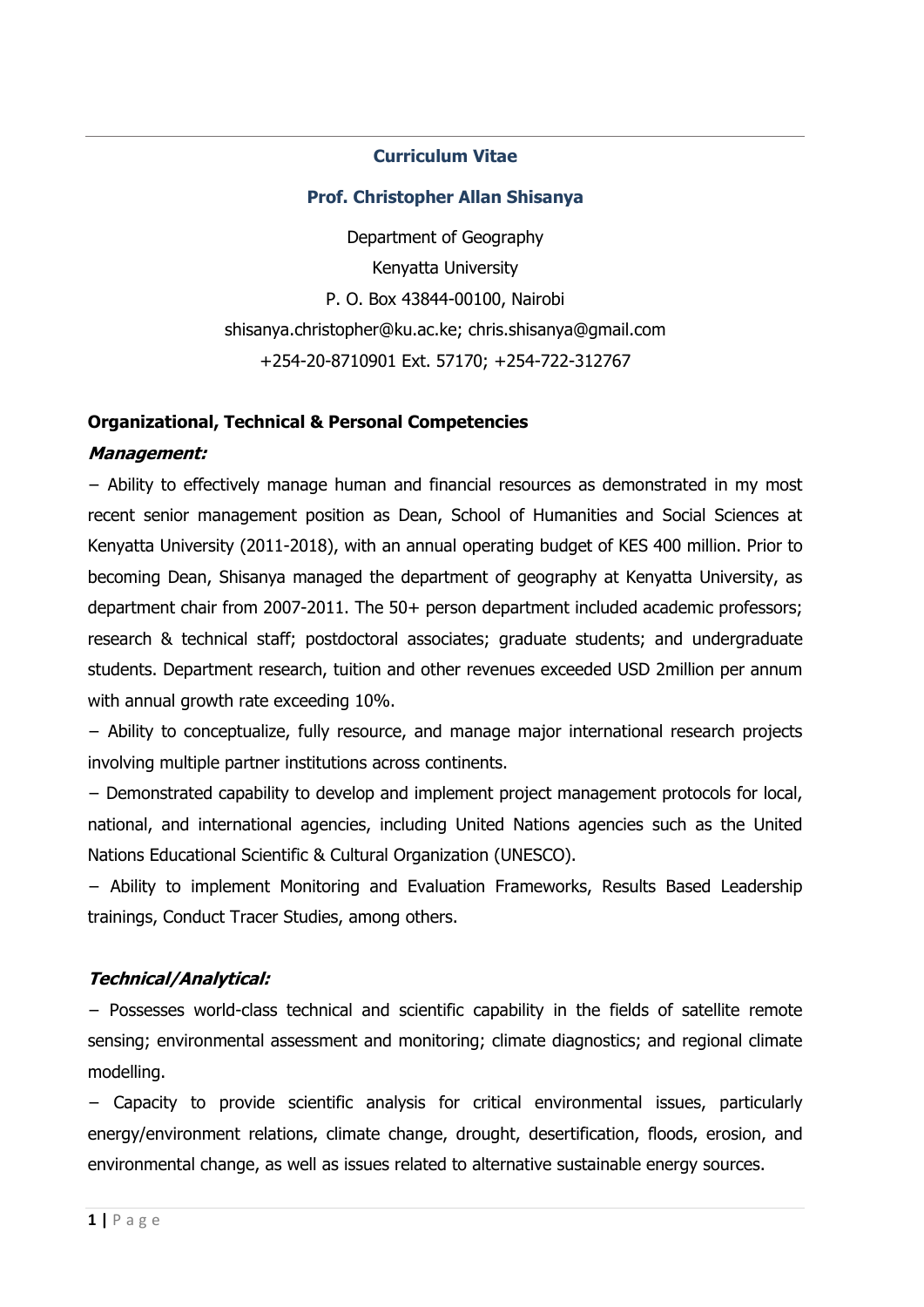− Possesses a very thorough knowledge of the broad issues of natural resource management and environmental sustainability.

− Possesses strong analytical ability to diagnose development issues from multi-sectoral points of view, put them in proper perspectives and proffer workable suggestions and solutions.

− Published over 40 research papers on a broad range of environmental issues in top rated academic journals and presented more than 50 papers at professional meetings all over the world.

− Secured external research funding in excess of USD 100M as Principal and/or co-Principal Investigator from agencies such as NASA, the US National Science Foundation (NSF) and many others.

### **Advisory, Advocacy and Dialogue:**

− Capable of providing strategic policy advice on issues of development, particularly issues on resource management and environmental sustainability.

− Consults regularly with government (National, State and Local), international agencies, civil society organisations, research institutions and other stakeholders on a wide range of environmental issues, including the urban environment, agriculture, and sustainable development.

### **Networking & Interdisciplinary Collaboration:**

− Ability to develop and nurture an extensive interdisciplinary network of USA, African and European States based and international collaborators to accomplish both short and long-term goals.

− Relates very well with colleagues from diverse cultures and ability to motivate for teamwork success. Capable of leading technical teams on formulation and monitoring of development programs, including those related to natural resource management, environment (physical and human) and climate change.

− Demonstrated capacity to organize large international conferences, workshops, seminars and produce reports to meet stated requirements and deadlines.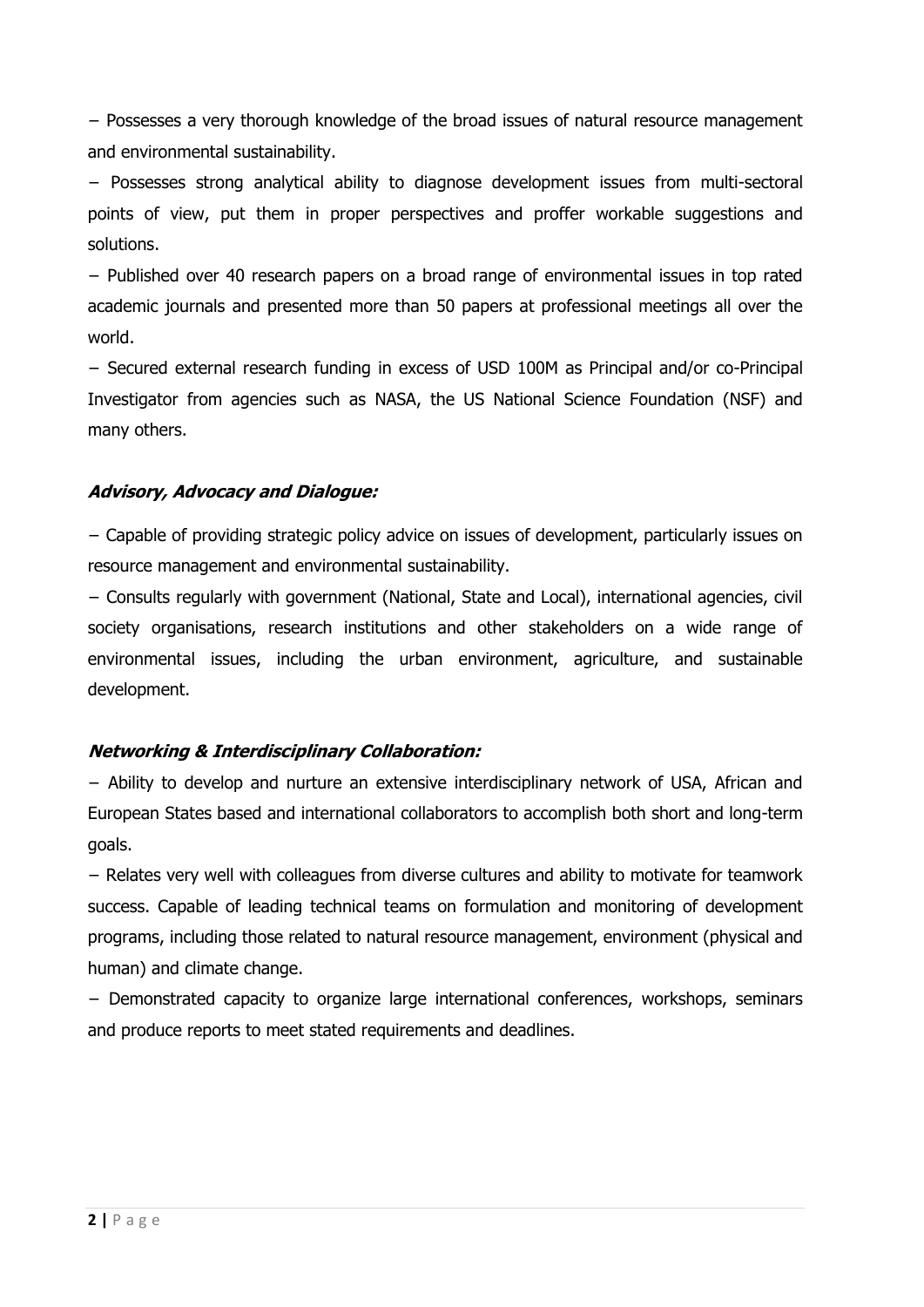### **Education**

|               | 2010 – Present Full Professor of Geography - Agro - climatology, Kenyatta University,<br>Kenya |
|---------------|------------------------------------------------------------------------------------------------|
| $2002 - 2010$ | Associate Professor of Geography - Agro-climatology, Kenyatta<br>University Kenya              |
| 1991 - 1996   | Ph.D. Agro-climatology, Universität Trier, Germany                                             |
| 1985 - 1987   | M.Sc. Climatology, Kenyatta University, Kenya                                                  |
| 1981 - 1985   | <b>B.Ed. Science (Hons), University of Nairobi, Kenya</b>                                      |

## **Summary of Skills**

- 1. Ability to manage major international research projects involving multiple partner institutions across continents.
- 2. Demonstrated capacity to organize large international conferences, workshops, seminars and made several presentations at many high‐profile international conferences as keynote speaker.
- 3. Ability to develop and nature extensive inter-disciplinary network of international collaborators to accomplish both short and long-term goals.
- 4. Demonstrated capacity in conceptualizing, writing project & research grant proposals and consequently raising funds for the research projects
- 5. Experience in mentoring students for both academic and research purposes
- 6. Meticulous in preparing scientific papers, research reports, policy briefs and technical reviews and consequently publishing in reputable scientific journals as principal and co‐ author.
- 7. Proven organizational, analytical and management acumen with administrative experience in handling finances and strategic planning.
- 8. Proficient in computer usage including specialty applications such as Spatial and Mapping tools

## **Awards and Recognition**

**Member,** International panel for recruitment of staff for the Pan African University, Institute of Water and Energy Sciences (including Climate Change) (PAUWES), Tlemcen University, Algeria, 2014

**Member,** DAAD Higher Education Excellence in Development Cooperation programme selection, Berlin, Germany, 2009

**Member,** National Technical Working Group on REDD-Readiness Preparation Proposal, Kenya, 2009

**External Reviewer,** African Journal of Food Agriculture & Nutritional Development and African Journal of Business Management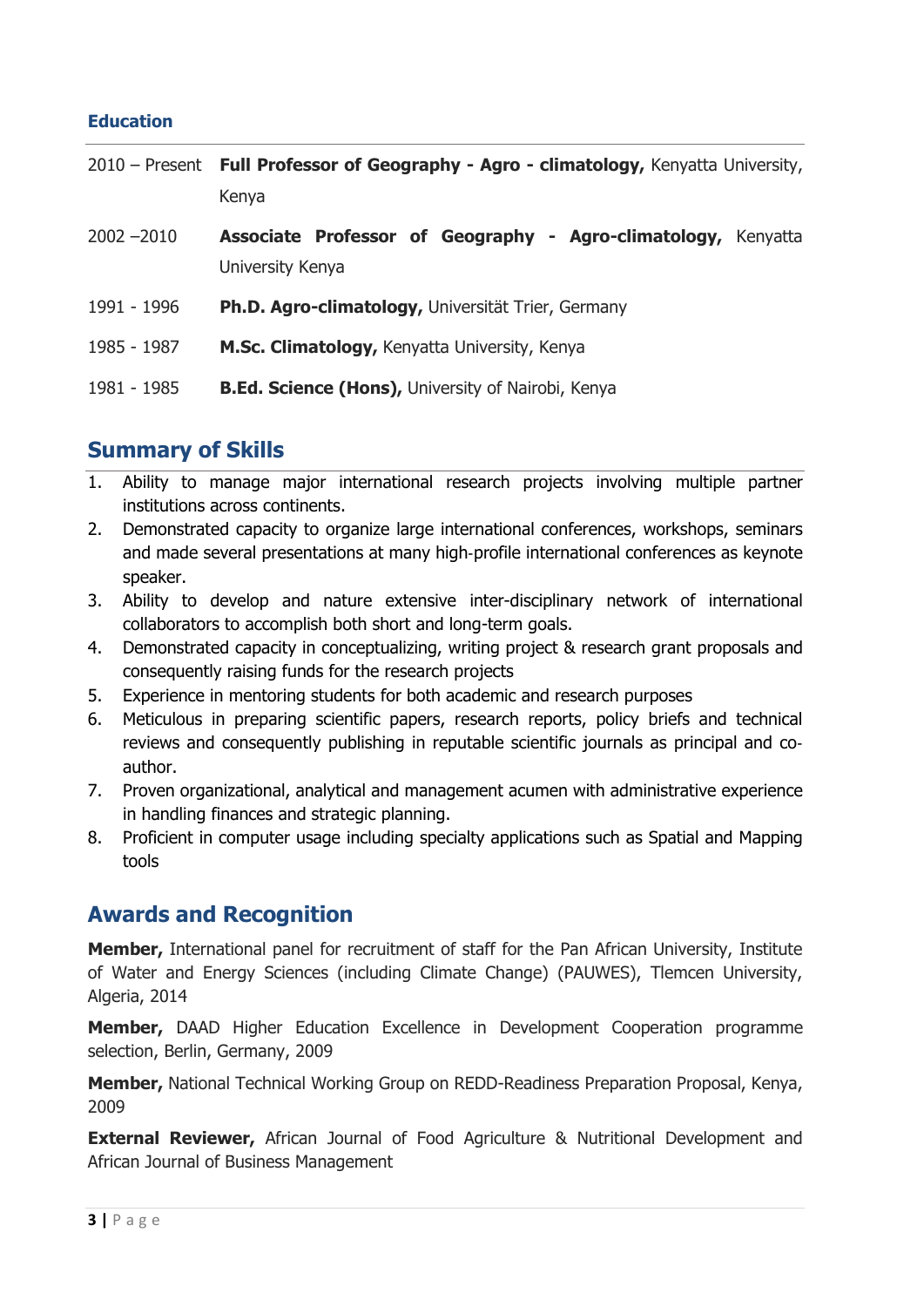### **Vice Chancellor's Research Award,** Kenyatta University, Kenya 2009

**Initiator,** International Masters of Science Degree Programme in Integrated Watershed Management (MSc. IWM) within the Department of Geography, Kenyatta University, Kenya, since 2007

### **DAAD Alumni Equipment Grant, DAAD,** Germany,2002

**Vice-Chancellor's Award**, Highest number of Peer-reviewed Scientific Publications, Kenyatta University, Kenya, 2001

## **Fellowships**

**Stellenbosch Institute for Advanced Study (STIAS)**, Three months (July - September, 2016)

**DAAD Visiting Scientist**, two months, Institute for Water Studies, University of Siegen, Germany, October – November 2006

**START Visiting Scientist, two months, NASA/Goddard Space Flight Centre, Earth Sciences** Technology Centre and University of Maryland, USA, July - August 2005

**DAAD Visiting Scientist, Trier University, Germany, June – August 2001** 

## **Academic Work Experience**

| 2010 - Present | Full <b>Professor</b> of Geography - Agro-climatology, Department of Geography,<br>Kenyatta University, Kenya            |
|----------------|--------------------------------------------------------------------------------------------------------------------------|
| $2002 - 2010$  | <b>Associate Professor</b> of Geography -Agro-climatology, Department of<br>Geography, Kenyatta University, Kenya        |
| 1999 - 2002    | Senior Lecturer, Department of Geography, Kenyatta University, Kenya                                                     |
| 1990 - 1999    | Lecturer, Applied Climatology & Advanced Quantitative Techniques,<br>Department of Geography, Kenyatta University, Kenya |
| 1988 - 1990    | <b>Tutorial Fellow, Department of Geography, Kenyatta University, Kenya</b>                                              |
| 1985 - 1985    | Graduate Teacher, Bukhalalire High School, Teachers Service Commission                                                   |

### **Administrative Work Experience**

8<sup>th</sup> July, 2019 – 20<sup>th</sup> September, 2019, Ag. DVC (Administration), Kenyatta University

2011 - 2018 **Dean,** School of Humanities and Social Sciences, Kenyatta University, Kenya,

April 2017 **Acting Deputy Vice Chancellor (Academic)**, Kenyatta University, Kenya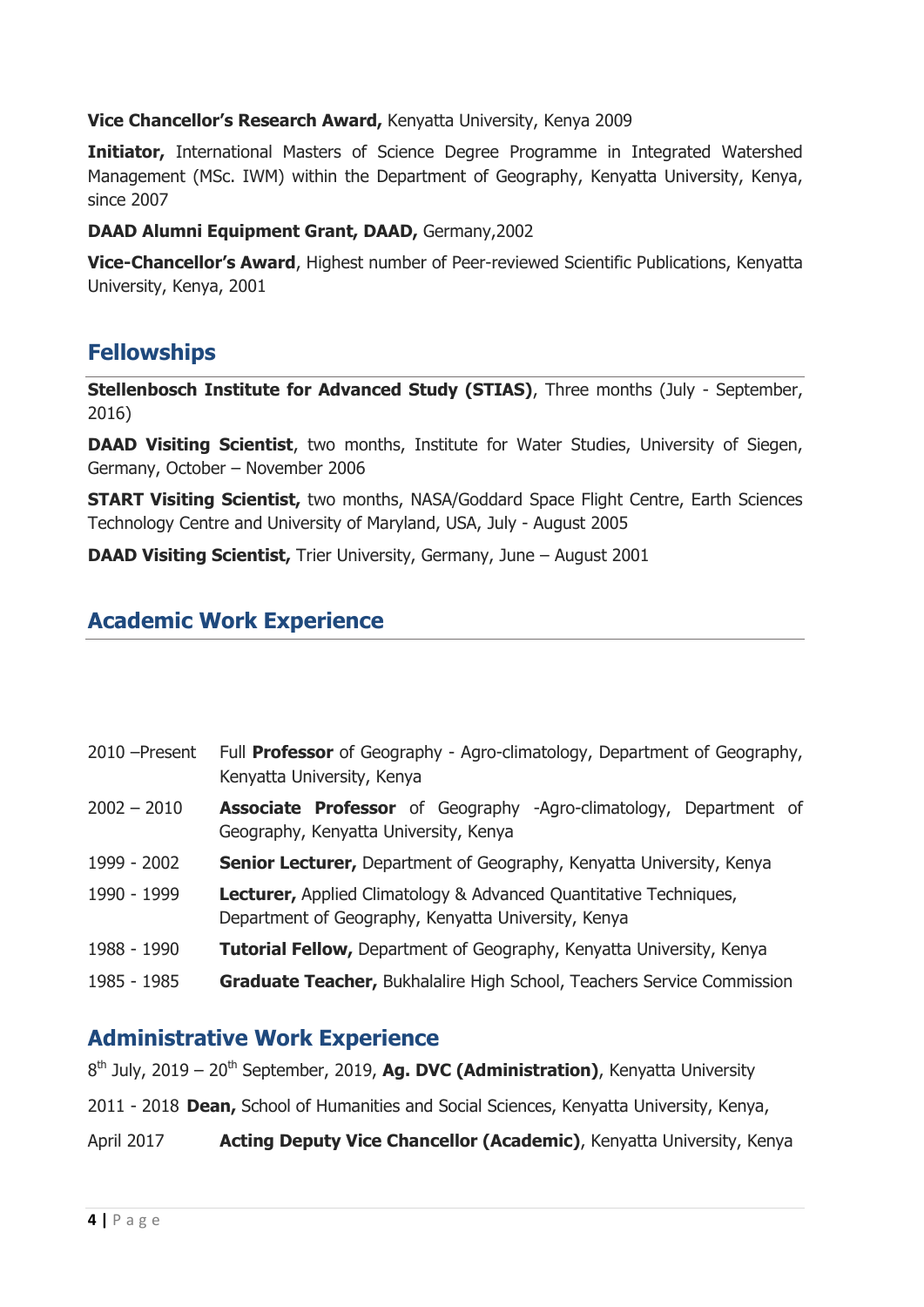- March 2017 **Acting Deputy Vice Chancellor (Administration)**, Kenyatta University, Kenya
- July 2012 **Acting Deputy Vice Chancellor (Academic)**, Kenyatta University, Kenya
- Jul 2010 **Acting Dean,** School of Humanities and Social Sciences, Kenyatta University, Kenya,
- Apr 2010 2012 **Elected Senate Representative,** The University Council, Kenyatta University, Kenya,
- 2007 2011 **Chairman,** Department of Geography, Kenyatta University, Kenya,
- 2007 **Member,** School of Humanities Management Board, Kenyatta University, Kenya,
- 2007 2011 **Regional Coordinator,** European Union Water Facility Project, Capacity Building for Integrated Watershed Management in Eastern Africa (IWMNET),
- 2008 2011 **Regional Coordinator,** European Union Water Facility Project, University Capacity Development for Integrated Sanitation Management in Eastern and Southern Africa (UCDISM),
- 2006 2007 **Chairman,** Centre for Research, Development and Consultancy Board, Kenyatta University, Kenya,
- 2007 **Chairman,** Proposal for Kilifi Committee, Kenya,
- 2010 2012 **Member,** Sealing Committee, 8<sup>th</sup> Kenyatta University Council, Kenya,
- 2010 2012 **Member,** Honorary Degrees Committee, 8<sup>th</sup> Kenyatta University Council, Kenya,
- 2010 2012 **Member,** Senior Disciplinary Committee, 8<sup>th</sup> Kenyatta University Council, Kenya.

### **Professional Trainings**

- 2011: DIES International Training Course "University Graduates' Tracer Study Course Part II (UNITRACE), University of Kassel, Germany, August 3-17, 2011.
- 2010: DIES International Training Course "University Graduates' Tracer Study Course Part I (UNITRACE), University of Kassel, Germany, October 10 -23, 2010.
- 2010: DIES International Dean's Course III on Strategic Issues in Higher Education Management. March 1-5, Addis Ababa, Ethiopia.
- 2009: International Dean's Course Africa 2009/10. May 4-14, Osnabrueck and Berlin, Germany
- 2008: International IFS/ISAR Workshop on "Enhanced utilization of phosphate rocks for agricultural development. 27 July - 3 August, 2008, Kigali, Rwanda.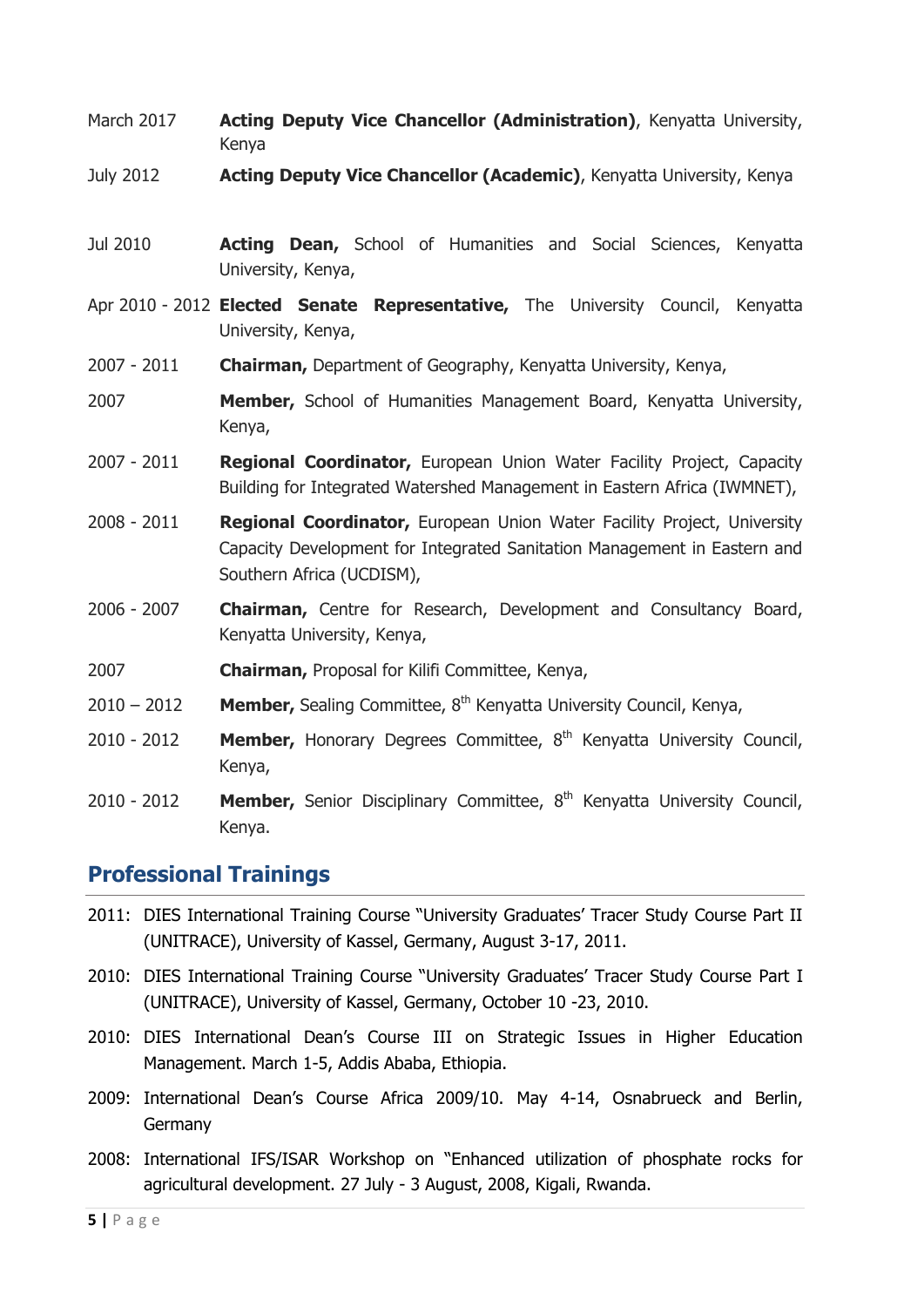- 2007: International Winter School 2007 "e-Learning in the Environmental and Geosciences", Free University, Berlin, Germany, January 10-24, 2007
- 2006: International Summer School 2006 "Integrated Watershed Management", Bwathonaro Watershed, Meru, 15-29 July, 2006.
- 2006: UNEDRA Workshop on Geo-information for Environmental Risk Management in Africa, June 12-23, Regional Centre for Mapping of Resources for Development (RCMRD), Nairobi.
- 2006: International Winter School 2006 "e-Learning in the Environmental and Geosciences", Free University, Berlin, Germany, January 07-21, 2006
- 2005: International Summer School 2005 "Integrated Watershed Management", University of Siegen, Germany, 12-29 April, 2005.
- 2003: Participatory Approaches and Scaling Up Workshop for African Soil Biology and Fertility Network. 29 September - 10 October 2003, Arusha, Tanzania.

## **Ph.D. Supervision**

- PHILIP O. SAGERO (2019)(I84/30690/2015). Assessment of past and future projections of climate change and likely impacts over Kenya. Kenyatta University, School of Humanities and Social Sciences, Department of Geography (Graduated in July, 2019)
- JOHN NYANGENA (2019)(N85/20288/2010). Drought, land use change and livelihood diversification among pastoral communities in Oltiasika, Kajiado County, Kenya. Kenyatta University, School of Environmental Studies, Department of Environmental Planning and Management (Graduated in July, 2019).
- JOSEPH M. MACHARIA (2019)(C82/26405/2013). Quantification of greenhouse gas fluxes under climate variability in Kenya. School of Humanities and Social Sciences, Department of Geography (Graduated in July, 2019).
- ANNE N. KARANJA (2018)(A99/33462/2014). Reducing uncertainty in quantifying greenhouse gas emissions and carbon stocks in maize-based cropping systems in Siaya County, Kenya. School of Agriculture and Enterprise Development, Kenyatta University (Thesis submitted for examination)
- THANDAR, N. (2014)(N85F/24868/2011). Understanding and improving agronomic use efficiency in cassava based farming systems in central Africa. Department of Environmental Sciences, School of Environmental Studies, Kenyatta University (Completed and Degree awarded in December 2014).
- NGONZO, C.L. (2011): Downstream-upstream farmers' response capacity to implement green water saving schemes in different climatic environments of Eastern Kenya. Department of Geography (Completed and Degree awarded in June, 2013).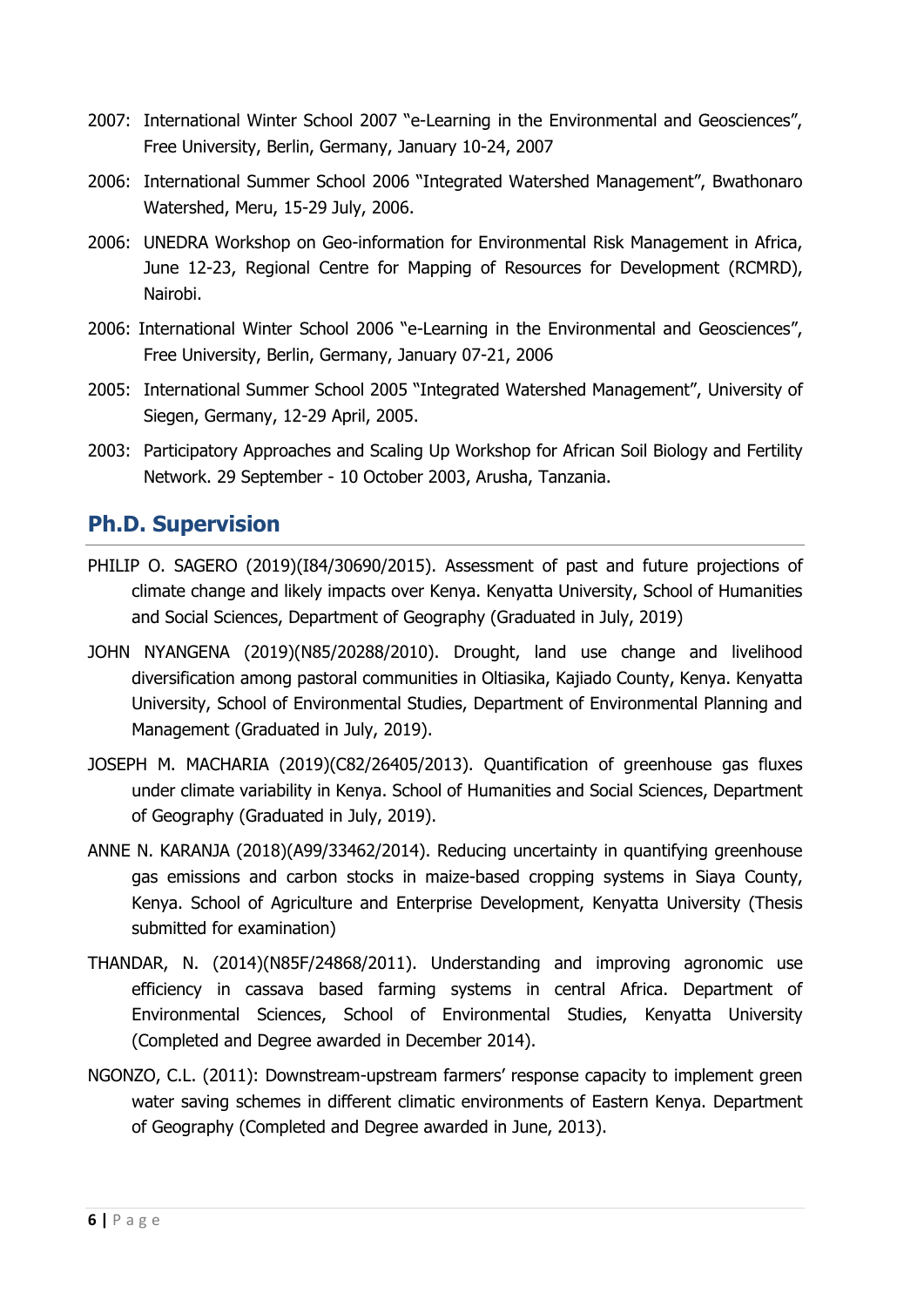- KANSIIME, M.K. (2011)(A99EA/20972/2010): Effectiveness of technological options for minimizing agricultural production risks under variable climate in Eastern Uganda. Department of Agribusiness Management and Trade, Kenyatta University (Completed and Degree awarded in December, 2014).
- KWENA, Z.A. (2010)(C82/14619/2009): Prevalence and risk factors for sexual concurrency among married fishermen couples along Lake Victoria in Kisumu County, Kenya. Department of Geography, Kenyatta University (Completed and degree awarded in June, 2014).
- WANGARE, N. L. (2010)(A99/12344/2009): An analysis of efficiency of rural markets in the highlands of central Kenya. Department of Agribusiness Management and Trade, Kenyatta University (Completed and degree to be awarded in December, 2014).
- MORGAN, M. (2009): Impacts of sustainable land management strategies at multiple scales in complex highland ecosystems: A dynamic systems modeling approach (PhD thesis registered at the School of Socio-economic and Natural Sciences of the Environment (SENSE) of Wageningen University, The Netherlands) (Degree awarded in January 2014)
- NGETICH, K.F. (2009)(I84/11873/2008): Enhancing farmers' benefits through improved water use efficiency in the highlands of central Kenya (PhD thesis)(Completed and degree awarded in December, 2012).
- MWANGI, J.K. (2009)(I84/10892/08): Towards developing a payment for environmental services (PES) scheme for Sasumua watershed, Kenya (PhD thesis)(Degree awarded in June, 2014)
- RECHA, W.C. (2009)(C82/10807/2008): Potential impacts and associated vulnerabilities on water resources and livelihoods at household level in Tharaka District, Kenya)(Completed and degree awarded in June, 2013).
- MAINGI, J.M. (2006)(I84/7007/2002): Nitrogen fixation in promiscuous soybean (Glycine Max (L.) Merril) Varieties in Eastern Kenya(Department of Plant Microbial Sciences, Kenyatta University) (Degree awarded in 2010)
- WAMBUGU, S.K. (2005)(C82/7618/99): An analysis of the nature and extent of integration of maize markets in Kenya (Ph.D. Thesis, Department of Geography, Kenyatta University) (Degree awarded in 2009)
- MAKOKHA, G.L. (2003)(I84/7595/95): Modification of the microclimate in a changing tropical urban environment: The case of Nairobi city (Department of Geography, Kenyatta University) (Degree awarded in 2007).

# **MSc. Supervision**

NORVIXOXO, S.K. (2010)(I56F/12156/2009): The poverty-wealth nexus as a determinant of participation in watershed management: A case study of Bwathonaro sub-catchment, Kenya. Department of Geography (MSc thesis completed and degree awarded in 2012).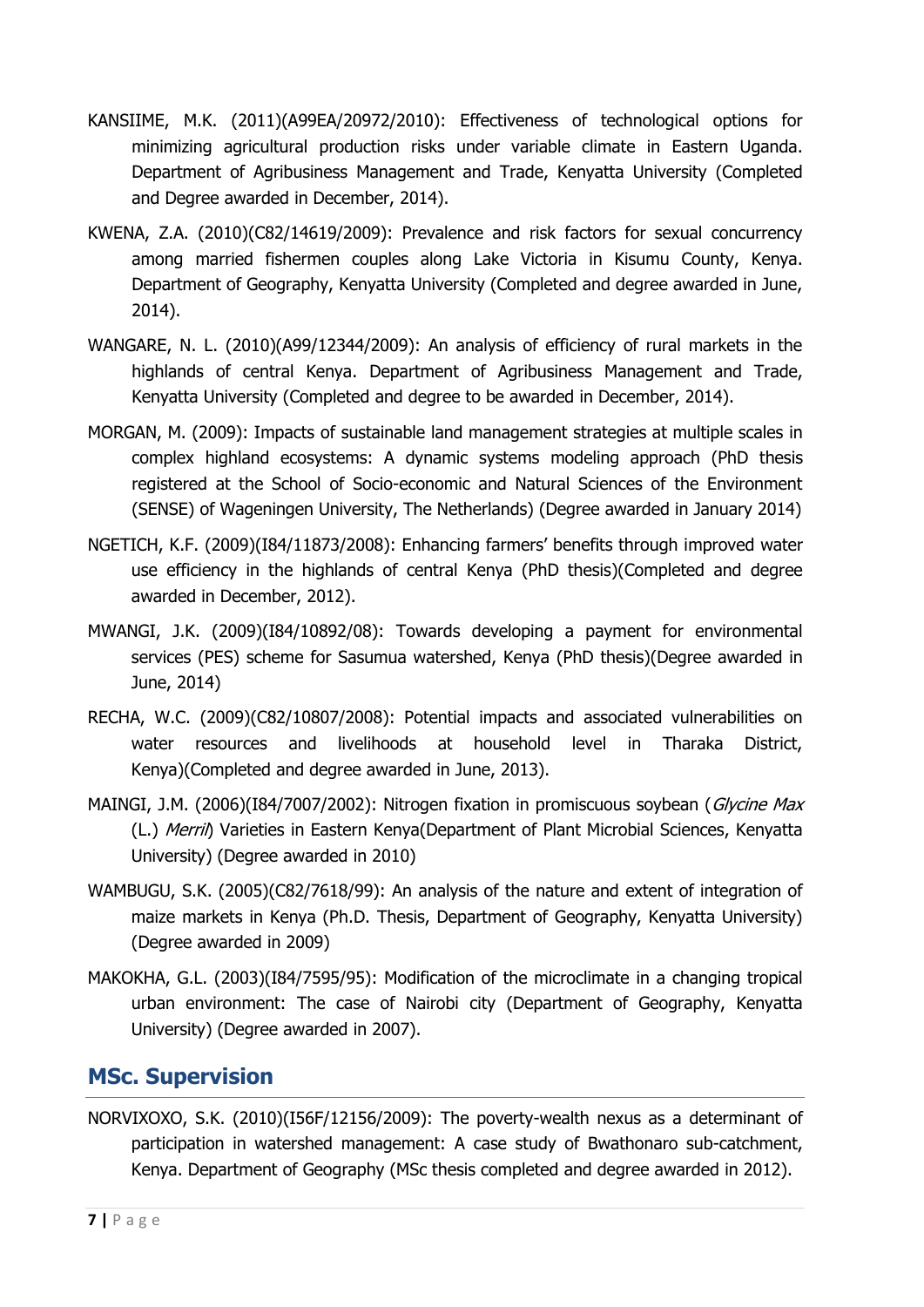- MAHILANE, S. (2010)(I56/10421/08): Household response to climate variability in Kiladeda sub-catchment of Pangani river basin, Tanzania (MSc. Thesis) (Degree awarded in 2012).
- AUMA, A.J. (2010) (I56/10458/06): Utilization and conservation of papyrus plants for sustainable livelihoods in Kusa swamp, Lake Victoria, Kenya (MSc. Thesis) (Degree awarded in 2012).
- ALUFAH, S. (2009) (156F/10418/2008): Factors influencing the adoption of soil water conservation technologies in Ngaciuma sub-catchment, Upper Tana, Kenya (MSc. Integrated Watershed Management) (Degree awarded in 2011)
- MATHENGE, J. (2009) (I56/10100/07): Evaluating the role of the legal and institutional framework and its effectiveness in the management of water resources: A case of Ngaciuma-Kinyaritha sub-cathment (MSc. Integrated Watershed Management) (Degree awarded in 2011)
- OWILLA, B. (2008) (I56/10460/06): An analysis of efficiency of irrigation water use in Mwea irrigation scheme of Kirinyaga district, Kenya (MSc. Integrated Watershed Management) (Degree awarded in 2010)
- NGONZO, C. L. (2007) (I56/10078/07): An evaluation of efficient use of agricultural watershed resources under fluctuating rainfall regimes at Muooni dam site, Machakos district (MSc. Integrated Watershed Management) (Degree awarded in 2009)
- OKEYO, J.M. (2005): Analysis of spatial variation of soil fertility in Vihiga district, Kenya: Identification of factors affecting soil fertility management. (Masters of Science in Environmental Science, Kenyatta University) (Degree awarded in 2007)
- ONG'ARE, D. (2002): Nitrogen fixation in tepary bean in semi-arid Makueni District, SE-Kenya (MSc. Thesis, Department of Botany, Kenyatta University) (Degree awarded in 2004).
- KAYI, C.O (2002): Effects of the 1997/98 El Niño rainfall on input costs and productivity on road freight transport enterprises in Nairobi (M.A. Thesis, Department of Geography) (Degree awarded in 2004).
- OBIERO, K. (1998): Climatological characteristics of thunderstorm hazards and their impacts on the ecosystem in the Lake Victoria basin (M.A. Thesis, Department of Geography) (Degree awarded in 2000).
- MAINGI, J. M. (1998): A study of biological nitrogen fixation in cultivars of legume crops in semi-arid areas of Makueni District, Kenya (MSc. Thesis, Department of Botany) (Degree awarded in 2000).

## **External Examiner**

Department of Environmental Science, University of Botswana, 2016 - 2019

Department of Geography, Egerton University, Kenya, 2013-present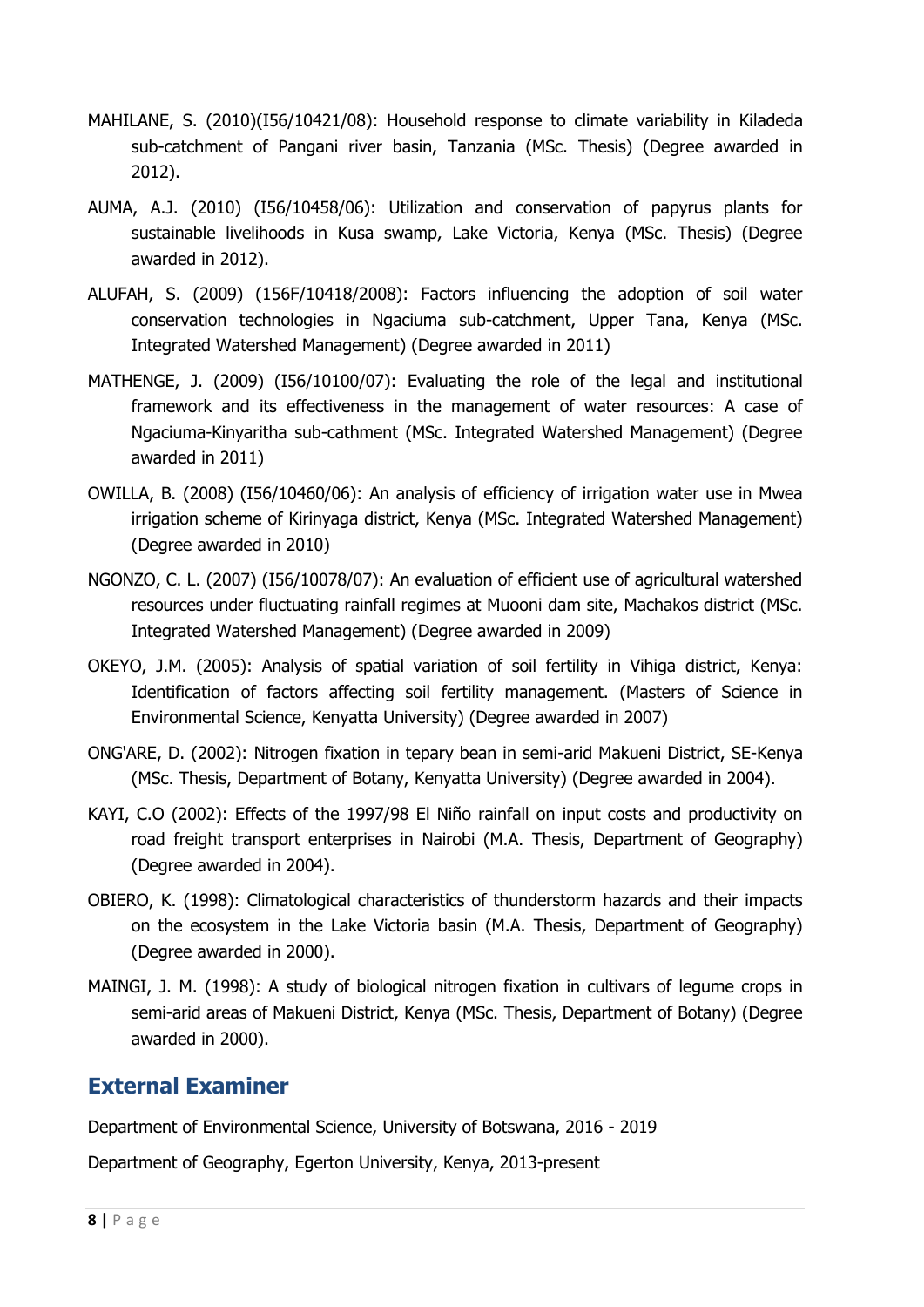Department of Geography, University of Dar es Salaam, Tanzania, 2014 - present Venda University, South Africa, 2014 - present Dar es Salaam University College of Education (DUCE), 2015 - present Department of Geography, Kabianga University College, 2009 - 2012 Department of Geography, Moi University, Kenya, 2005 - 2010 Department of Geography, MARIST University, Kenya, 2005 - 2010 Department of Geography, University of Nairobi, Kenya, 2013 - present Department of Geography, Catholic University of Eastern Africa (CUEA), Kenya, 2000 - 2003

# **Conference Participation**

- 2017: Future of agriculture in Kenya in the context of climate change. **Keynote address** at the Agricultural Productivity Research Project - End of Project Conference, 25-27th April, 2017, KALRO Headquarters Conference Hall, Nairobi.
- 2017: Role of epistemology in social science research. Resource Person. CODESRIA College of Academic Mentors Institute 2017 Session, Nairobi, 10th - 20th April, 2017.
- 2015: C.A. Shisanya: Comparative Research Through the Lenses of Quantitative Research Methods: Theoretical and Practical Considerations. Keynote Address Presented at the CODESRIA CRN 2015 Workshop, 6-8th May, 2015, Dakar, Senegal.
- 2014: C.A. Shisanya: Climate Change Response Strategy and Action Plan for Kenya. Keynote Address Presented at the Regional Policy Level Seminar on Mitigating Climate Change in Africa Through Social Forestry, 16 - 21st February, 2014, KEFRI HQ, Nairobi.
- 2014: C.A. Shisanya: The Role of Academia in National Climate Adaptation in Kenya. Keynote Address Presented at the CHIESA 3RD Annual Regional Workshop, 24-25th March, 2014, ICIPE, Duduville Campus, Nairobi.
- 2013: C.A. Shisanya: Mainstreaming climate adaptation into agricultural planning development planning: Case of Nigeria. Paper Presented at the Second Workshop of the Advisory Council on Agricultural Resilience in Nigeria (ACARN), Abuja, Nigeria, 6–8th November, 2013.
- 2013: C.A. Shisanya: Adaptation to climate change in tropical Africa. Keynote address presented at the 5th Regional Training Course on Mitigating Climate Change in Africa through Social Forestry. 21st October - 22nd November, 2013, Kenya Forestry Research Institute HQ, Nairobi.
- 2013: C.A. Shisanya: Building Resilience in Nigeria's Agriculture Value-Chains through "Climate-Smart" Policies and Actions: Lessons from Kenya. Paper Presented at the 1st ACARN Workshop, 17-18th September, Abuja, Nigeria.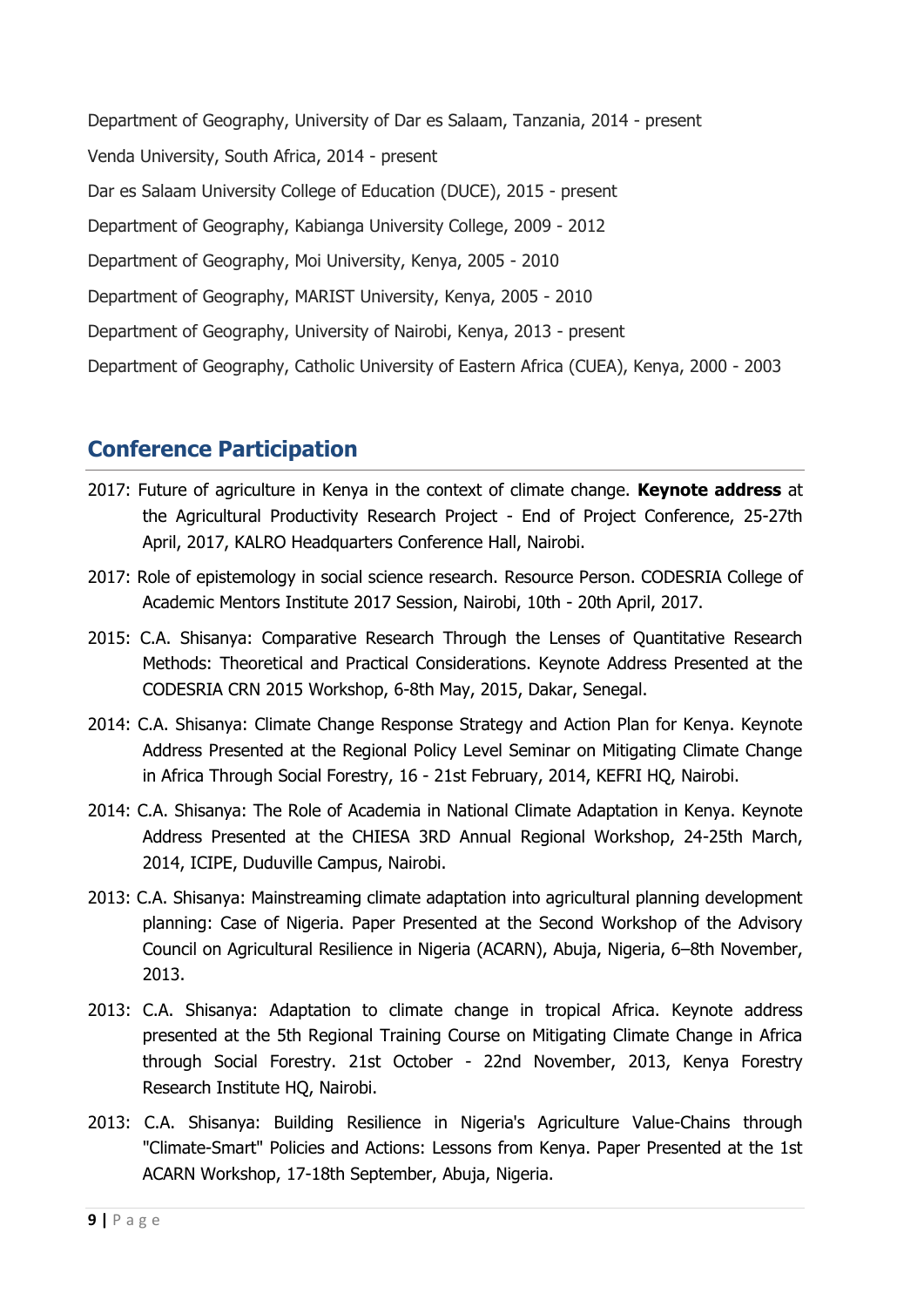- 2013: C.A. Shisanya: Land use/cover change in Mount Elgon area. Paper presented at a Stakeholders Workshop on Climate Change Actions for Mt Elgon "Resilience Framework for Climate Change (RFCC)". 11-12th July, 2013. Kisumu Hotel.
- 2013: C.A. Shisanya: Best practices in Integrated Watershed Management: Examples from Kenya. Paper Presented at the 2nd Workshop on Integrated Watershed Management Research and Development Capacity Building. Piketberg, South Africa. 21-25, May 2013.
- 2012: C.A. Shisanya: New Developments in Graduate Tracer Studies: UNITRACE Part 3, 2012. 18– 25th October, 2012, Bali, Indonesia
- 2012: C.A. Shisanya: Design and implementation of curriculum for building transdisciplinary climate change adaptation capacity. Workshop on Transdisciplinary Research Methods, Curriculum for Building Climate Change Adaptation Skills and Review of Proposal for Grants. 23-24th April, 2012, University of Nigeria, Nsukka, Nigeria
- 2012: C.A. Shisanya: Research without borders: The experience of Kenyatta University. Workshop on Steering Rice Production to Resilience. 17-19thApril, 2012, KARI Headquarters, Kaptagat Road, Nairobi
- 2011: C.A. Shisanya: Use of Remote Sensing to Support NCAS Development in Kenya. Kenya Forest Service Consultative Workshop. 30 - 31st May, 2011, Lake NaivashaSopa Lodge (Member of the National Scientific Committee of NCAS).
- 2011: C.A. Shisanya: National Carbon Accounting/Monitoring/Reporting & Verification Systems. Exposure Workshop. 6- 10th June, 2011, Canberra, Australia (Member of the National Scientific Committee of NCAS).
- 2011: C.A. Shisanya: Global Water partnership Eastern Africa & Sudan Water Partnership. Water and Food Security under Changing Climate Regional Workshop. 11-13th May 2011, Meeting Hall, Ministry of Irrigation and Water Resources, Khartoum, Sudan (Resource Person).
- 2011: C.A. Shisanya: Lake and Catchment Research Symposium (LARS-2011). Water, Sanitation and Energy for Sustainable Livelihoods. Kenyatta University Conference Center. 14-18th March, 2011 (Convenor).
- 2010: C.A. Shisanya: Understanding the socio-economic context of climate change: A survey on awareness and perception among respondents in the city of Nairobi, Kenya. Paper presented under Session 4A (Decision-Making for Adaptation) of The African Climate Change Fellowship Programme Round 1 Culmination Conference, 8-10th December 2010, Le Meridian President Hotel, Dakar, Senegal.
- 2010: C.A. Shisanya: Climate variability, food security and seed fairs in the drylands of eastern Kenya. Keynote Paper presented at the  $5<sup>th</sup>$  HOA REN Conference on "Climate Change, Ecosystems and Livelihoods", Methodist Guest House, Nairobi, 4-8th, October, 2010.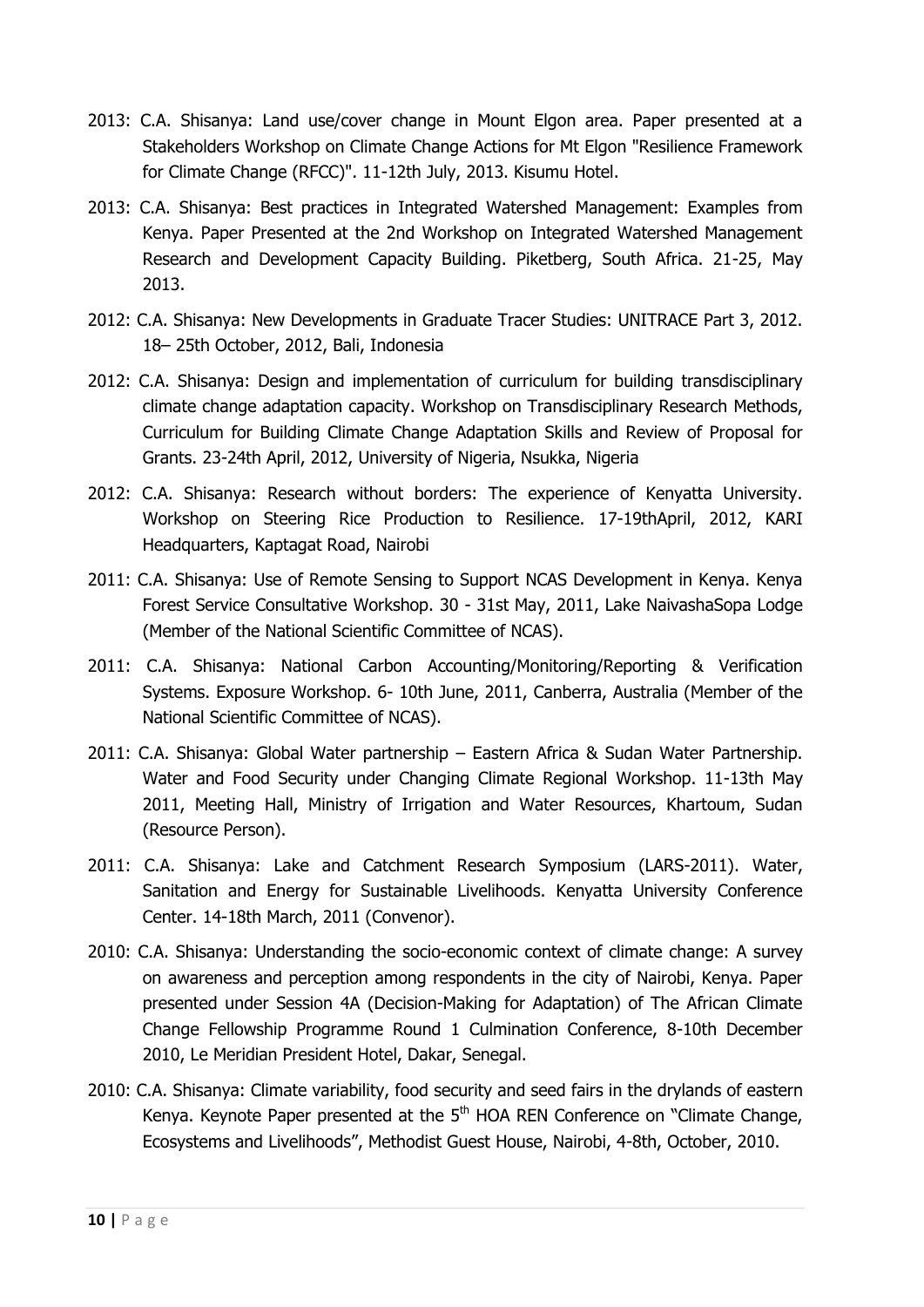- 2010: C.A. Shisanya: DRM Research capacity in the IGAD region. Presentation made at the Regional Workshop on Validation of DRM Research in the IGAD Region, Merica Hotel, Nakuru, June 28-30th, 2010.
- 2010: C.A. Shisanya, Obando, J., Onywere, S.: Enhancing sustainable water resources management for food security: A case study of Bwathonaro catchment, Kenya. Paper presented at the Commission for Higher Education Research Dissemination Workshop, Mombasa Beach Hotel, 20 - 24th June, 2010.
- 2010: C.A. Shisanya: Land degradation, natural resources and indigenous knowledge in Vihiga District, Kenya. Technical Session Paper presented at the International Conference on Strategic Management of Energy, Environment and Disaster for Sustainable Development (ICONS MEEDS). Banaras Hindu University, Vanarasi, India, 11 - 15th January, 2010.
- 2010: C.A. Shisanya: Sustainable water resources management in Kenya. Keynote Paper presented at the International Conference on Strategic Management of Energy, Environment and Disaster for Sustainable Development (ICONS MEEDS). Banaras Hindu University, Vanarasi, India, 11 - 15th January, 2010.
- 2009: C.A. Shisanya: Research and consultancy strategic plan for the department of Geography, Kenyatta University (2009 – 2013). Paper presented at the Deans Course Part II Regional Workshop "Research, Quality and Strategic Management in Higher Education in East Africa", Kenyatta University Conference Center, 29 - 30th October, 2009.
- 2009: C.A. Shisanya: Addressing the Millennium Development Goals through Capacity Building: Contribution of the Master of Science Programme in Integrated Watershed Management at Kenyatta University. Paper Presented at the Conference "Knowledge Transfer in Development Cooperation: Capacity Building, Research and Consultancy in Watershed Management", University of Siegen, Germany, 6 – 10th July, 2009.
- 2009: C.A. Shisanya, Obando, J.A., Onywere, S.M.: Sustainable water resource management for food security in Bwathonaro catchment, Kenya. Paper presented at the First Kenyatta University Research Conference April 27 - 29th, 2009
- 2009: C.A. Shisanya: Response of Kenyatta University to training needs in integrated watershed and sanitation management. Paper presented at the Capacity Building for Integrated Water Resources and Sanitation Management, 28May, 2009, Kenyatta University Conference Centre.
- 2008: C.A. Shisanya: Economic analysis of maize tepary bean production using a soil fertility replenishment Minjingu based product (PREP-PAC) in semi-arid Eastern Kenya. Paper presented at the International IFS/ISAR Workshop on "Enhanced utilization of phosphate rocks for agricultural development. 27 July -3 August, 2008, Kigali, Rwanda.
- 2008: A.J. Tenge, M.C. Kalumuna, **C.A. Shisanya:** Farmer's perception on climate change and its impacts: Case study of Magu, Tanzania. Paper Presented at the 3 SADC-EU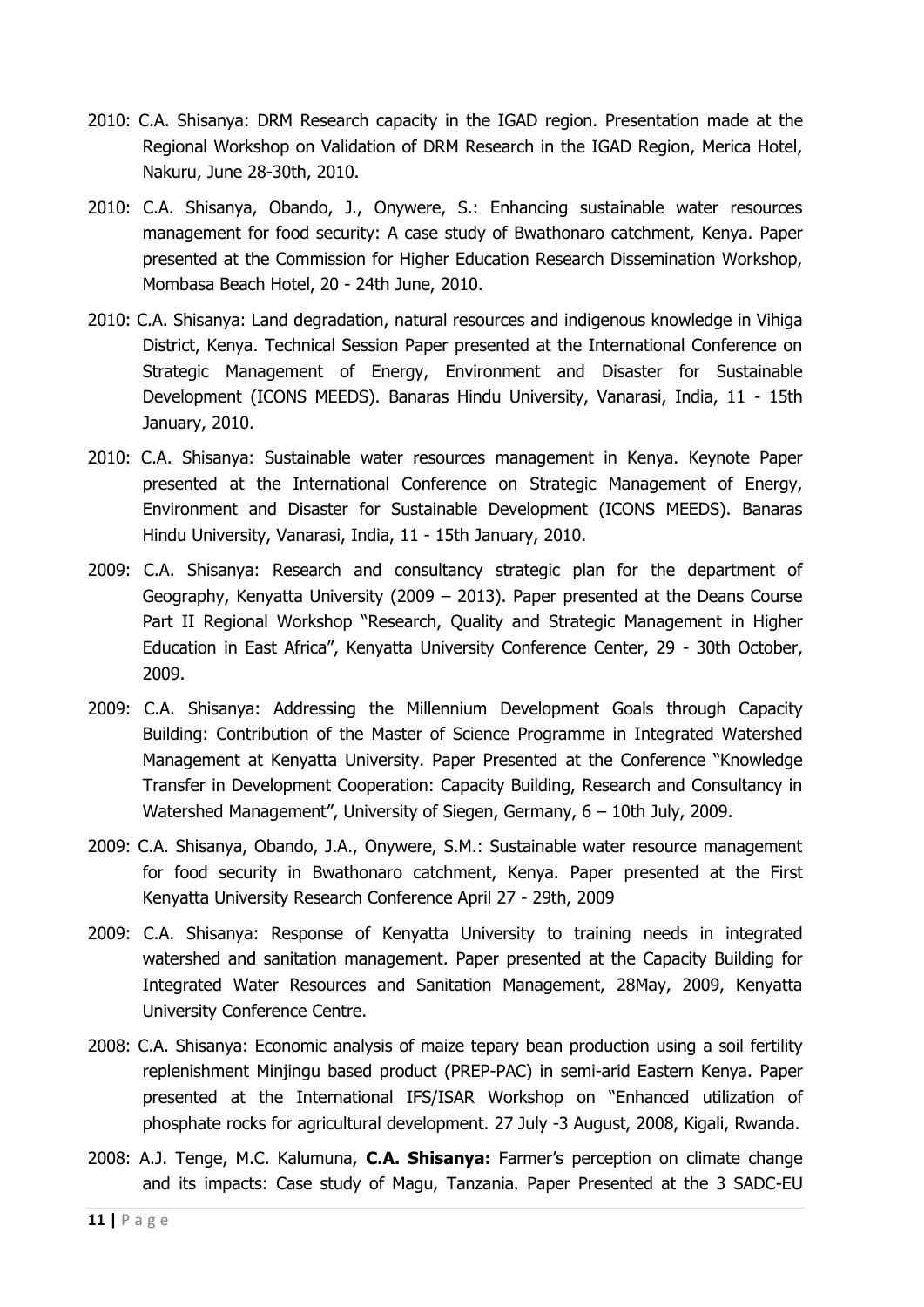International Scientific Symposium - Towards Meeting the Challenges of Climate Change: Institutional Structures and Best Practices in Land and Water Management in Southern Africa, 27 - 30th May 2008, CrestaGolfview Hotel, Lusaka, Zambia

- 2007: C.A. Shisanya: Improvement of grain legume production in Dryland farming systems of Kenya through biological nitrogen fixation: Experience with tepary bean (Phaseolus acutifolius A. Gray var. latifolius). Paper Presented at the IFS Workshop on Traditional Grains for Low Environmental Impact and Good Health. Pretoria, South Africa. 5 - 8th November, 2007.
- 2007: C.A. Shisanya: Social and economic factors for the adoption of agroforestry practices in Lake Victoria catchment, Magu, Tanzania. Analysis of spatial variation of soil fertility gradients in smallholdings in tropical Africa using Geostatistical techniques: Case studies from Vihiga and Siaya districts of western Kenya. Proceedings of the AfNet International Symposium, Arusha, Tanzania, 17-21September, 2007, pp. 99-119.
- 2007: C.A. Shisanya: Analysis of spatial variation of soil fertility gradients in smallholdings in tropical Africa using Geostatistical techniques: Case studies from Vihiga and Siaya districts of western Kenya. Analysis of spatial variation of soil fertility gradients in smallholdings in tropical Africa using Geostatistical techniques: Case studies from Vihiga and Siaya districts of western Kenya. Proceedings of the AfNet International Symposium, Arusha, Tanzania, 17-21st September, 2007, pp. 59-70.
- 2007: C.A. Shisanya: Shallow wells: A sustainable and inexpensive alternative to drilling boreholes in semi-arid Kenya. Paper presented at a DAAD Summer School Workshop on "Wasser und Brunnenbau", Hof, Germany, 3 -15th, September, 2007.
- 2006: C.A. Shisanya: Capacity building in integrated watershed resources management in Sub-Saharan Africa through North-South collaboration: The case of IWMNet in Eastern Africa. Paper presented at a GTZ Workshop on "BetrifftWasser-EZ trifftWissenschaft: Wasser-Ernaerung-Umwelt", Eschborn, Germany, 31 October, 2006.
- 2005: C.A. Shisanya: Towards integrating disaster management in geography curriculum at Kenyatta University, Kenya. Paper presented at an International Workshop on University Network for Disaster Risk Reduction in Africa, Makerere University, 12-13th September, 2005
- 2004: C.A. Shisanya: An analysis of accessibility and pricing of rural domestic water supply: A case study of Kakamega district, Kenya. Paper Presented at the Lake Abaya Research Symposium (LARS 2004), Hilton Hotel, Addis Ababa, Ethiopia. November 10-12th, 2004.
- 2004: C.A. Shisanya: Enhancing research capacity in tertiary institutions in developing countries through North-South interdisciplinary research networks. Paper presented at the Volkswagen Stiftung Workshop on Resources, their Dynamics and Sustainability – Capacity Development in Comparative and Integrative Approaches, Nairobi, September 13-17th, 2004.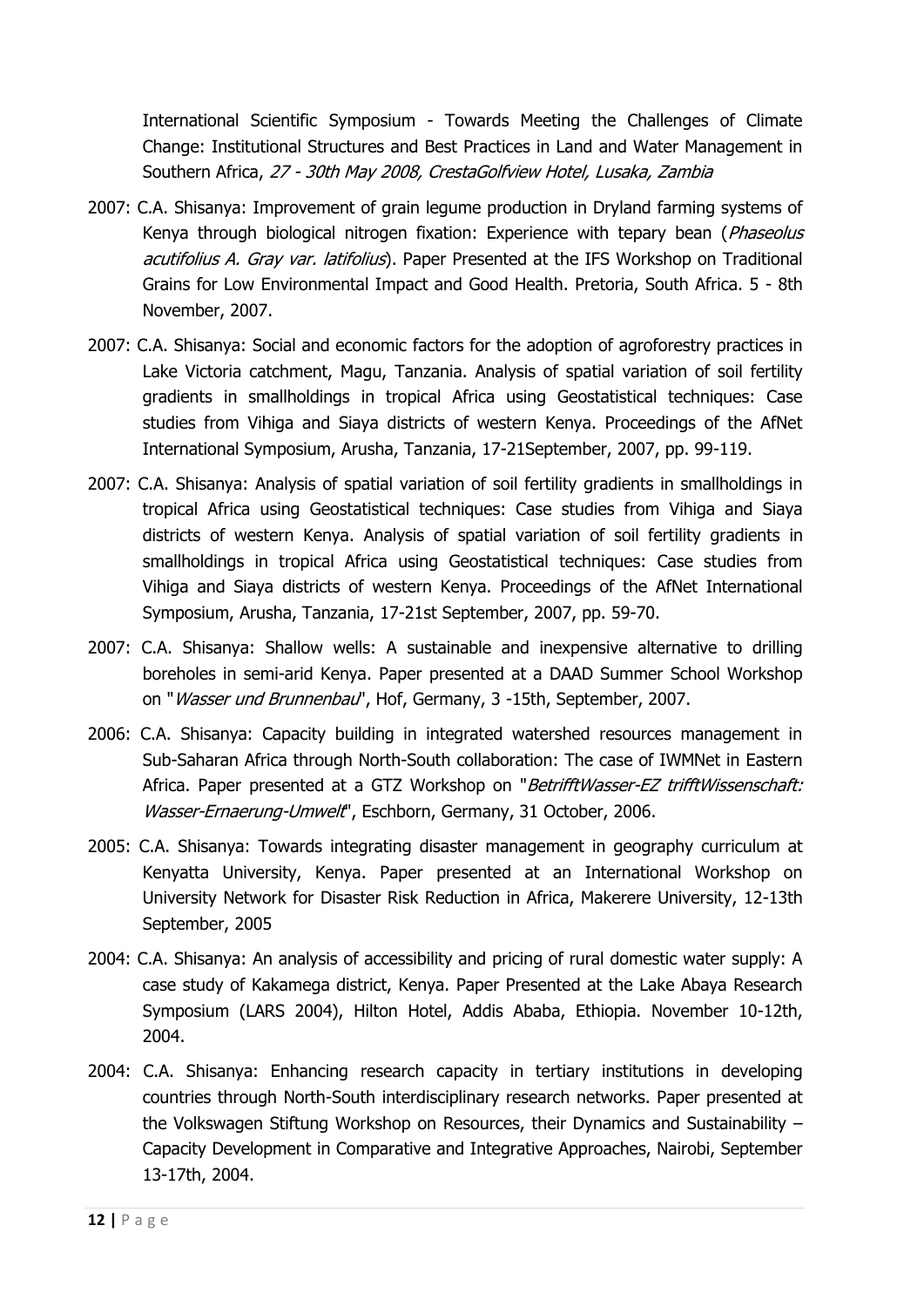- 2004: C.A. Shisanya: Evaluation of nitrogen fixation and economy of a maize-tepary bean intercrop farming system in semi-arid Kenya using 15N-dilution methods. Paper Presented at the AfNET Symposium, Yaounde, Cameroon, 17-21st May, 2004.
- 2003: C.A. Shisanya: Land resources information and services for land use planning. **Key Note Paper 1** presented at the 21st Conference of the Soil Science Society of East Africa Conference, Sirikwa Hotel, Eldoret, Kenya. 1-5th December, 2003.
- 2002: C.A. Shisanya: Enhancing Research Capacity in Institutions of Higher Learning in Developing Countries through North-South Partnership. Paper Presented at a DAAD Workshop, 22November-2002, Trier University, Germany.
- 2002: C.A. Shisanya: Enhancing food security in the drylands of South East Kenya through biological nitrogen fixation: The example of drought adapted tepary bean (Phaseolusacutifolius A. Gray.var.latifolius) presented at the 10th AABNF Meeting in Accra, Ghana 27-31 October (with Gitonga, N.M)
- 2002: C.A. Shisanya: An analysis of accessibility to rural domestic water supply: A case study of Kakamega District, Kenya. 5th International Conference on Sustainable Management of Headwater Resources, 5-8 September, 2002, USIU Campus, Nairobi, Kenya.

# **Conference Paper Presentations**

- 1. Shisanya, C.A. (2016). Are Women Reservoirs of Local Ethnobotanical Knowledge? Empirical Evidence from Western Kenya. Paper Presented at the STIAS Seminar Series, Thursday 26th August, 2016.
- 2. Shisanya, C.A. (2015). Implementing New Research Strategies for National Transformation. Keynote Address Presented at the 10TH UNILAG Annual Research Conference and Fair, University of Lagos Multipurpose Halls, Akoka, Lagos, Nigeria. November 24-26th, 2015.
- 3. Shisanya, C.A. (2015). Climate Change and National Transformation in Nigeria. Plenary Paper Presented at the 10TH UNILAG Annual Research Conference and Fair, University of Lagos Multipurpose Halls, Akoka, Lagos, Nigeria. November 24-26th, 2015.
- 4. Shisanya, C.A. (2015). Sustainable water resources management for food security in Kenya: Case of wathonaro catchment. Paper Presented at the 12TH Kenya Meteorological Society International Conference, Kisumu Hotel, Kisumu County, 11- 13th November, 2015.
- 5. Ndubuto, N.I., **Shisanya, C.A**., Asemphah, M. & Mukuna, T.E. (2015). Determinants of agricultural production in Kenya under climate change. Paper Presented at the 12th Kenya Meteorological Society International Conference, Kisumu Hotel, Kisumu County, 11-13th November, 2015.
- 6. Shisanya, C.A. (2014). Catchment Management Planning as a Tool for Addressing Climate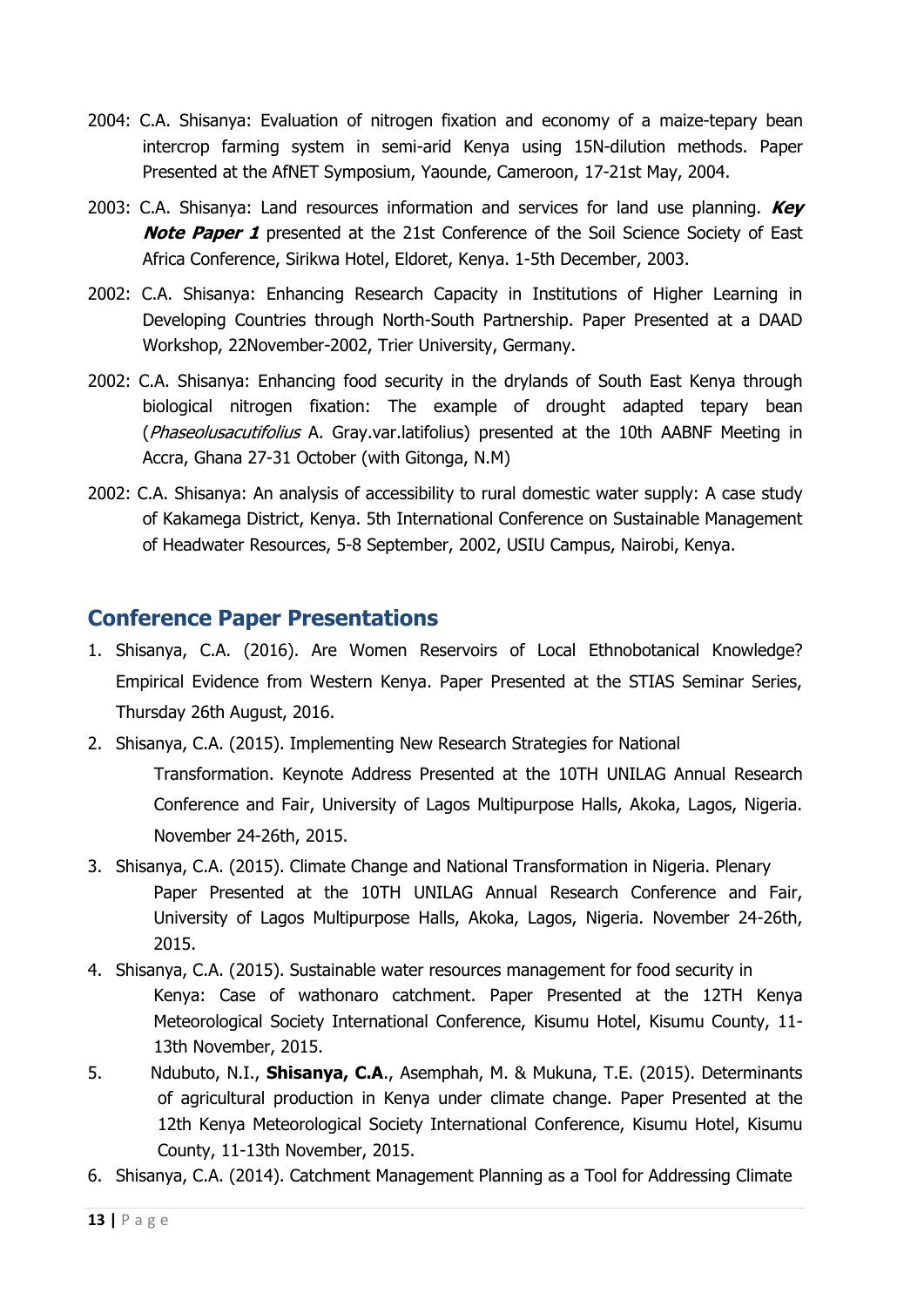Change Impacts: Case of Bwathonaro, Kenya. Paper presented at the Enhancing the Horn of Africa Responsive Capacity to Climate Change Impacts workshop. Nairobi, 27-28 November, 2014.

- 7. Shisanya, C.A. (2014). Water sector reforms in Kenya: Ten years on. Paper presented at the Integrated Watershed Management Research & Development Capacity Building Training Workshop. 9 - 14 October, 2014, Piketberg, South Africa.
- 8. Shisanya, C.A. (2014). Sustainable water resources management in Kenya: From theory to practice. Paper presented at the Integrated Watershed Management Research & Development Capacity Building Training Workshop. 9 - 14 October, 2014, Piketberg, South Africa.
- 9. Shisanya, C.A. (2014). Kenya's SLEEK programme: From inception to implementation. Paper presented at The South African Climate Change Monitoring & Evaluation (M&E) of Agriculture, Forestry and other Land Use (AFOLU). 30th September - 01st October 2014. Leribe Hotel and Spa - 245 End Avenue, Centurion, Gauteng, South Africa.
- 10. Okeyo, A.I., Mecheru-Muna, M., Mugwe, M.M., Ngetich, J., Mugendi, D.N., Diels, J. & **Shisanya, C.A.** (2013). Enhancing adaptation to climate variability in rainfed farming systems: The role of soil conservation technologies in the central highlands of Kenya. Paper Presented at the Third Annual Conference on Climate Change and Development in Africa (CCD-III), United Nations Conference Centre, Addis Ababa, Ethiopia, 21-23 October, 2013.
- 11. Obando, J. & Shisanya, C.A. (2012). Institutionalising tracer studies in higher educationinstitutions in Africa: Experience of Kenyatta University. Paper Presented at the the Conference on New Developments in Graduate Tracer Studies: UNITRACE Part 3, 2012. 18 - 25 October, 2012, Bali, Indonesia
- 12. Ngetich, K. F., **Shisanya, C. A**., Mugwe, J., Mucheru-Muna, M., Mugendi, D. N. and Diels, (2011).Tillage and surface management effects on soil water content and maize productivity in the Central Highlands of Kenya. Conference paper presented during Lake and Catchment Research Symposium (LARS) 2011. 14-18 March 2011, Kenyatta University, Kenya.
- 13. Ngetich, K.F., Mugwe, J., Mucheru-Muna, M., **Shisanya, C.A**., Diels, J.and Mugendi, D.N. (2010). Evaluation of strategies that optimizes water productivity in maize; simulation and testing of crop field practices using AquaCrop model in the Central Highlands of Kenya. Conference paper presented during the First East African Regional Scientific Conference of Pure and Applied Science. 10-13th August 2010, Kenyatta University, Kenya.
- 14. Mugendi, D.N., Ngetich, K.F., Mugwe, J., Mucheru-Muna, M., **Shisanya, C.A**. and Diels, J. (2011).Effects of subsoiling and soil surface management on maize productivity in the central highlands of Kenya. Conference paper presented during the ASA CSSA SSSA International Annual Meetings on 16-19 Oct 2011, San Antonio, TX USA.
- 15. Ngetich, K.F., Mugwe, J., Mucheru-Muna, M., **Shisanya, C.A**., Diels, J. and Mugendi, D.N.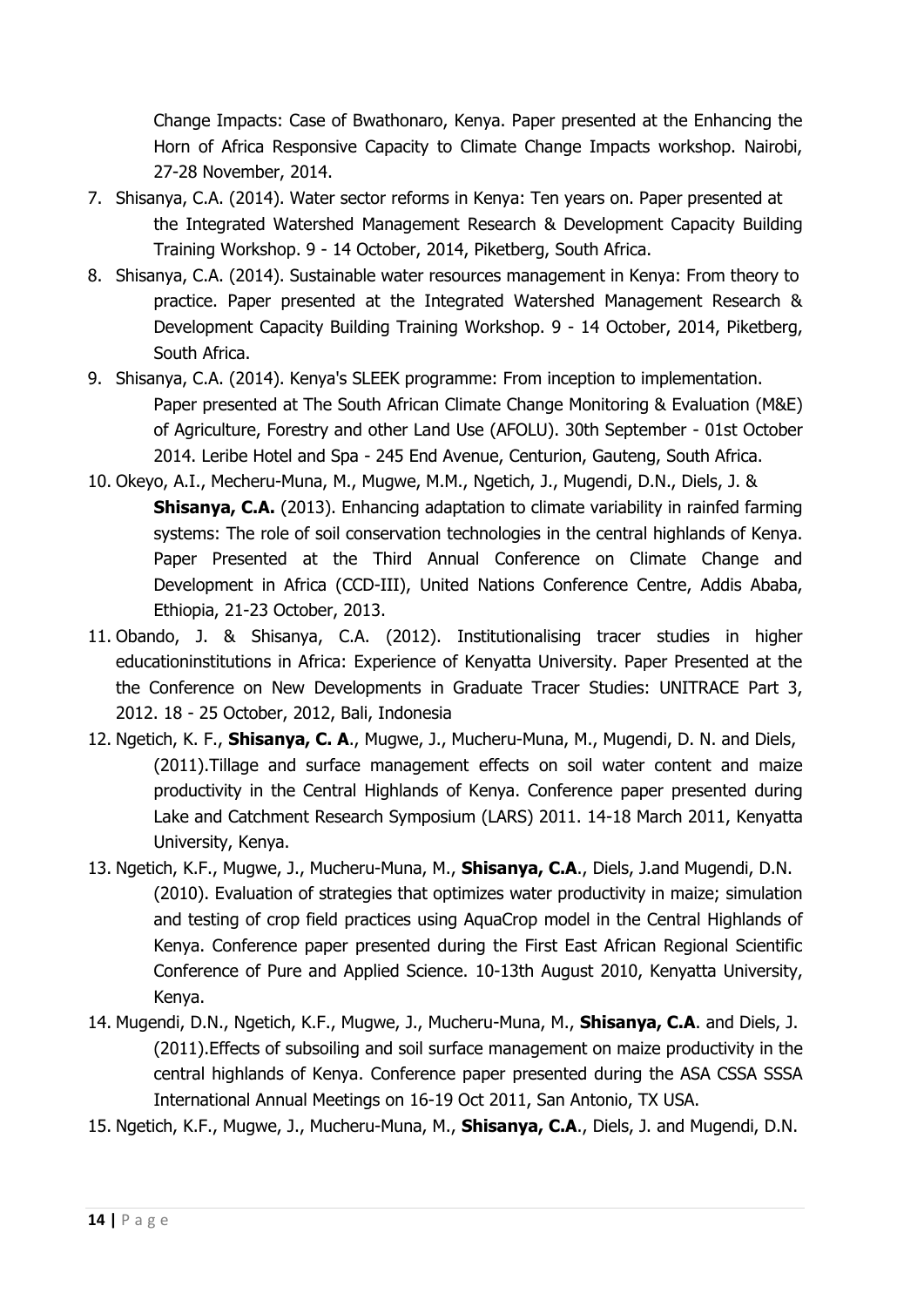(2011).Effects of planting dates on maize yield under rainfed conditions in the Central Highlands of Kenya. Paper presented during CIALCA Conference on 24-27 Oct 2011, Kigali Rwanda.

- 16. Ngetich, K.F., Mugwe, J.N., Mucheru-Muna, M., **Shisanya, C.A**., Diels, J. and Mugendi, D.N. (2011). Assessment of strategies that optimize water productivity in maize: Simulation and testing of crop field practices using AquaCrop and field experimentation in central highlands of Kenya. Paper presented during a conference entitled: Improving farm management strategies through AquaCrop: Worldwide collection of case studies. FAO / UNW-DPC / ICID Event. Back-to-back to the  $6<sup>th</sup>$  Asian Regional Conference (ICID) Yogyakarta, Indonesia on 8-9 Oct 2010.
- 17. Shisanya, C.A., Obando, J.A., Onywere, S.M. Enhancing sustainable water resource management for food security: A case study of Bwathonaro catchment, Kenya. Paper Presented at the Commission for Higher Education Research Dissemination Workshop with the theme "Water as an Avenue to Food Security", Mombasa Beach Hotel, 20 to 24 June, 2010.
- 18. Shisanya, C.A., Obando, J.A., Onywere, S.M. Sustainable water resource management for food security in Bwathonaro catchment, Kenya. Paper presented at the First Kenyatta University Research Conference April 27-29, 2009.
- 19. Shisanya, C.A. Response of Kenyatta University to training needs in integrated watershed and sanitation management. Paper presented at the Capacity Building for Integrated Water Resources and Sanitation Management, 28 May, 2009, Kenyatta University Conference Centre.
- 20. Shisanya, C.A.: Economic analysis of maize tepary bean production using a soil fertility replenishment Minjingu based product (PREP-PAC) in semi-arid Eastern Kenya. Paper presented at the International IFS/ISAR Workshop on "Enhanced utilization of phosphate rocks for agricultural development. 27 July August, 2008, Kigali, Rwanda.
- 21. A.J. Tenge, M.C. Kalumuna, **C. A. Shisanya:** Farmer's perception on climate change and its impacts: Case study of Magu, Tanzania. Paper Presented at the 3 SADC-EU International Scientific Symposium - Towards Meeting the Challenges of Climate Change: Institutional Structures and Best Practices in Land and Water Management in Southern Africa, 27-30 May 2008, CrestaGolfview Hotel, Lusaka, Zambia.
- 22. Shisanya, C.A.: Improvement of grain legume production in Dryland farming systems of Kenya throughbiological nitrogen fixation: Experience with tepary bean (Phaseolus acutifolius A. Gray var. latifolius). Paper Presented at the IFS Workshop on Traditional Grains for Low Environmental Impact and Good Health. Pretoria, South Africa. 5-8 November, 2007.
- 23. A. J. Tenge, M.C. Kalumuna, and **Shisanya, C.A.** Social and economic factors for the adoption of agroforestry practices in Lake Victoria catchment, Magu, Tanzania. Analysis of spatial variation of soil fertility gradients in smallholdings in tropical Africa using Geostatistical techniques: Case studies from Vihiga and Siaya districts of western Kenya. Proceedings of the AfNet International Symposium, Arusha, Tanzania, 17-21 September, 2007, pp. 99-119.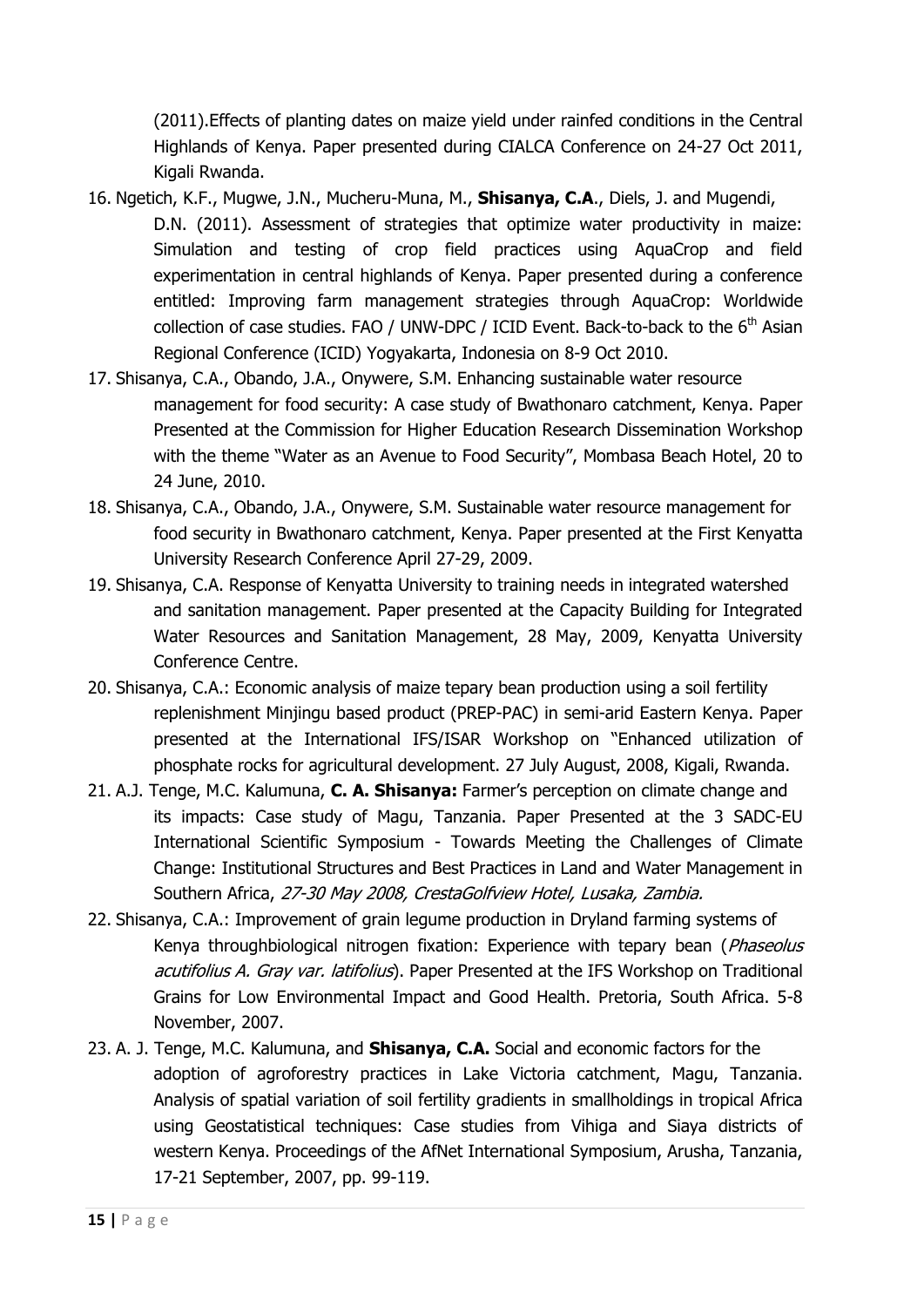- 24. Okeyo, J. and **Shisanya, C.A.**: Analysis of spatial variation of soil fertility gradients in smallholdings in tropical Africa using Geostatistical techniques: Case studies from Vihiga and Siaya districts of western Kenya. Analysis of spatial variation of soil fertility gradients in smallholdings in tropical Africa using Geostatistical techniques: Case studies from Vihiga and Siaya districts of western Kenya. Proceedings of the AfNet International Symposium, Arusha, Tanzania, 17-21 September, 2007, pp. 59-70.
- 25. Shisanya, C.A.: Shallow wells: A sustainable and inexpensive alternative to drilling boreholes in semi-arid Kenya. Paper presented at a DAAD Summer School Workshop on "Wasser und Brunnenbau", Hof, Germany, 3-15, September, 2007.
- 26. Shisanya, C.A.: Capacity building in integrated watershed resources management in Sub-Saharan Africa through North-South collaboration: The case of IWMNet in Eastern Africa. Paper presented at a GTZ Workshop on "BetrifftWasser-EZ trifftWissenschaft: Wasser-Ernaerung-Umwelt", Eschborn, Germany, 31st October, 2006.
- 27. Shisanya, C.A.: Towards integrating disaster management in geography curriculum at KenyattaUniversity, Kenya. Paper presented at an International Workshop on University Network for Disaster Risk Reduction in Africa, Makerere University, 12-13 September, 2005.
- 28. Shisanya, C.A and Kwena, Z.A.: An analysis of accessibility and pricing of rural domestic water supply: A case study of Kakamega district, Kenya. Paper Presented at the Lake Abaya Research Symposium (LARS 2004), Hilton Hotel, Addis Ababa, Ethiopia. November 10-12, 2004.
- Shisanya, C.A.: Enhancing research capacity in tertiary institutions in developing countries through North-South interdisciplinary research networks. Paper presented at the Volkswagenstiftung Workshop on Resources, their Dynamics and Sustainability – Capacity Development in Comparative and Integrative Approaches, Nairobi, September 13-17, 2004.
- 29. Shisanya, C.A.: Evaluation of nitrogen fixation and economy of a maize-tepary bean intercrop farming system in semi-arid Kenya using 15N-dilution methods. Paper Presented at the AfNET Symposium, Yaounde, Cameroon, 17-21 May, 2004.
- 30. Shisanya, C.A.: Land resources information and services for land use planning. **Key Note Paper 1** presented at the 21st Conference of the Soil Science Society of East Africa Conference, Sirikwa Hotel, Eldoret, Kenya. 1-5 December, 2003.
- 31. Shisanya, C.A.: Enhancing Research Capacity in Institutions of Higher Learning in Developing Countries through North-South Partnership. Paper Presented at a DAAD Workshop, 22<sup>nd</sup>-November-2002, Trier University, Germany.
- 32. Shisanya, C.A. and Gitonga, N.M. Enhancing food security in the drylands of South East Kenya through biological nitrogen fixation: The example of drought adapted tepary bean (Phaseolusacutifolius A. Gray.var.latifolius) presented at the 10th AABNF Meeting in Accra, Ghana 27 -31 October, 2002.
- 33. Shisanya, C.A. and Kwena, Z.A. An analysis of accessibility to rural domestic water supply: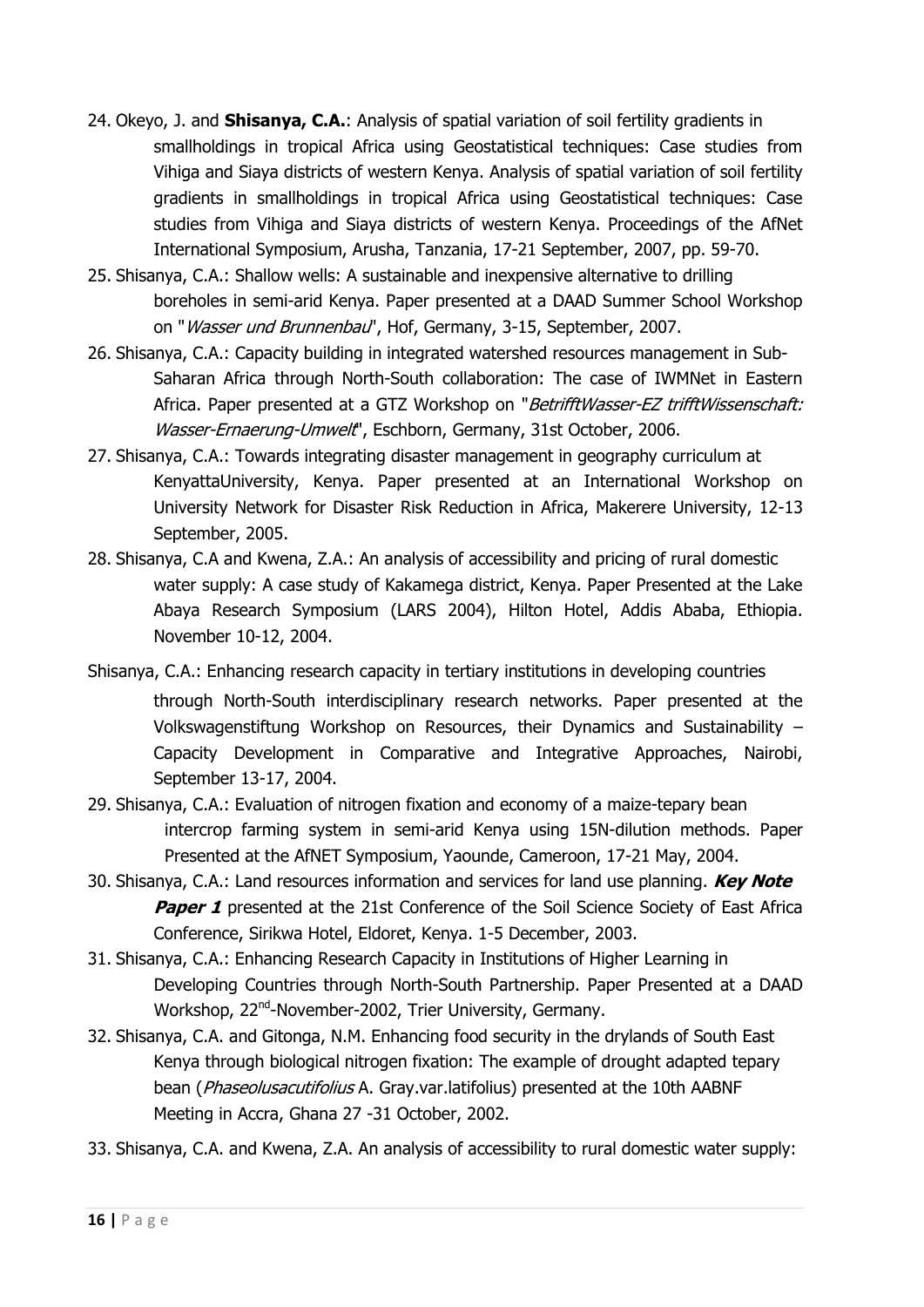A case study of Kakamega District, Kenya. 5th International Conference on Sustainable Management of Headwater Resources, 5-8 September, 2002, USIU Campus, Nairobi.

## **International Referred Journal Articles**

### **Single authorship**

- Shisanya, C.A. (2005): Yield and nitrogen fixation response by drought tolerant tepary bean (*Phaseolus acutifolius* A. Gray var. latifolius) in sole and maize intercrop systems in semi-arid southeast Kenya. Journal of Food Technology **3(3)**: 300-307.
- Shisanya, C.A. (2005): Economic analysis of maize-tepary bean production using a soil fertility replenishment product (PREP-PAC) in semi-arid Eastern Kenya. Journal of Food, Agriculture & Environment Vol. **3(2)**: 309-312.
- Shisanya, C.A. (2004): Leaf water potential responses of three bean varieties to water stress during flowering in a semi-arid environment of Kenya. South African Journal of Botany: **70(5)**: 713-716.
- Shisanya, C.A. (2003): A note on the response by smallholder farmers to soil nutrient depletion in the East African highlands. Food, Agriculture & Environment Vol.**1 (3&4)**: 247-250.
- Shisanya, C.A. (2003): Yield and nitrogen response by drought tolerant tepary bean (*Phaseolusacutifolius* A. Gray var. latifolius) in sole and maize intercrop systems in semi-arid Kenya. Pakistan Journal of Agronomy **2(3)**: 126-137.
- Shisanya, C.A. (2002): Improvement of drought adapted tepary bean (*Phaseolusacutifolius* A. Gray var. latifolius) yield through biological nitrogen fixation in semi-arid SE-Kenya. European Journal of Agronomy **16(1)**: 13-24.

### **Multiple authorship**

- Nwachukwu, I.N. and **Shisanya, C.A.** (2017). Determinants of Agricultural Production in Kenya under Climate Change. Open Access Library Journal, 4, 1-10. e3583. https://doi.org/10.4236/oalib.1103583
- Recha, C. W. , Makokha, G. L. , **Shisanya, C. A**. and Mukopi, M. N. (2017). Climate Variability: Attributes and Indicators of Adaptive Capacity in Semi-Arid Tharaka Sub-County, Kenya. *Open Access Library Journal*, 4, 1-14. e3505. doi: [http://dx.doi.org/10.4236/oalib.1103505.](http://dx.doi.org/10.4236/oalib.1103505)
- **Shisanya, C.A**. , Onywere, S. M. and Obando, J. A. (2017): Sustainable Water Resources Management for Food Security in Kenya: Case of Bwathonaro Catchment. Open Access Library Journal, **4**, 1-16. doi: [10.4236/oalib.1103524.](https://doi.org/10.4236/oalib.1103524) Available at this cite: <http://www.scirp.org/journal/PaperInformation.aspx?paperID=76128>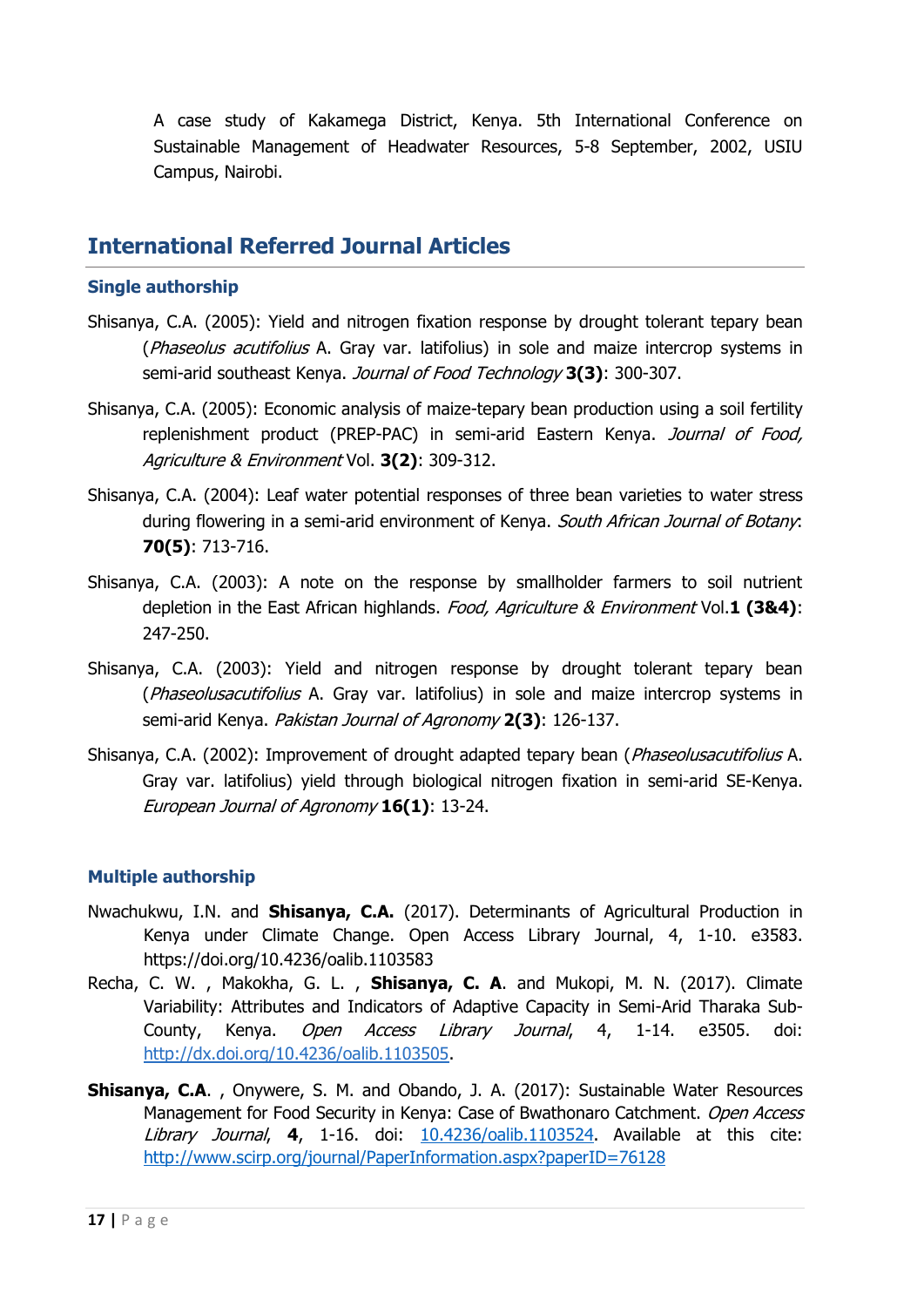- Nyi, T., Mucheru-Muna, M., **Shisanya, C.A.**, Lama, J.P.L., Mutuo, P.K., Pypers, P. & Vanlauwe, B. (2014): Effect of delayed cassava planting on yields and economic returns of a cassava-groundnut intercrop in the Democratic Republic of Congo. World Journal of Agricultural Research, 2(3): 101-108: 10.12691/wjar-2-3-3.
- Kinyanjui, J.M., **Shisanya, C.A**., Ondimu, K.N., Wargute, P.W. & Ojwala, M.A. (2014): Assessing tree species dominance along an agroecological gradient in the Mau forest complex, Kenya. Open *Journal of Ecology* 4: 662-670. http://dx.doi.org/10.4236/oje.2014.411056
- Fensholt, R., Anyamba, A., Huber, S., Proud, S.R., Tucker, C.J., Small, J., Pak, E., Rasmussen, M.O., Sandholt, I. & **Shisanya, C.A.** (2011): Analysing the advantages of high temporal resolution geostrationary MSG SEVIRI data compared to Polar operational environmental satellite data for land surface monitoring in Africa. International Journal of Applied Earth Observation and Geoinformation (accepted for publication).
- **Shisanya, C.A., Recha, C. and Anyamba, A. (2011): Rainfall variability and its impact on** normalized difference vegetation index in arid and semi-arid lands of Kenya. International Journal of Geosciences, 2011, 2, 36-47. doi:10.4236/ijg.2011.21004 Published online February 2011 [\(http://www.Scirp.org/journal/ijg\)](http://www.scirp.org/journal/ijg).
- Proud, S.R., Rasmussen, M.O., Fensholt, R., Sandholt, I., **Shisanya, C**., Mutero, W., Mbow, C. and Anyamba, A. (2010): Improving the SMAC atmospheric correction code by analysis of meteosat second generation NDVI and surface reflectance data. Remote Sensing of Environment, doi.10.1016/j.rse.2010.02.020.
- **Shisanya, C.A.**, Mucheru, M.W., Mugendi, D.N., Kung'u, J.B. (2008): Effect of organic and inorganic nutrient sources on soil mineral nitrogen and maize yields in central highlands of Kenya. Soil Tillage Research, doi:10.1016/j.still.2008.05.016
- **Shisanya, C.A.**, Makokha, M.O., Kimani, S.K., Kalumuna, M., &Tenge, A. (2007): Farmer tree nursery as a catalyst for developing sustainable best management land use practices in Lake Victoria catchments ecosystem. Journal of Applied Sciences 7(13): 1755-1761
- **Shisanya, C.A.** and Khayesi, M. (2007): How is climate change perceived in relation to other socioeconomic and environmental threats in Nairobi, Kenya? Climate Change, 85: 271-284.
- Maingi, J.M., Gitonga, N.M., **Shisanya, C.A**. &Hornetz, B. (2006): Population levels of indigenous *Bradyrhizobia* nodulating promiscuous soybean in two Kenyan soils of the semi-arid and semi-humid Agroecological zones. Journal of Agriculture and Rural Development in the tropics and Subtropics, 107(2): 149-160.
- Obando, J., **Shisanya, C. (2006):** A review of the DAAD Alumni Summer School 2005 'Topics of Integrated Watershed Management' FWU Water Resources Publications, Volume No. 05/2006, ISSN No. 1613-1045,/fb10/fwu/ www/ publikationen/volume0506, Participatory Watershed Management Plan for Bwathonaro Watershed, Kenya http://WaterResourcesPublications.uni-siegen.de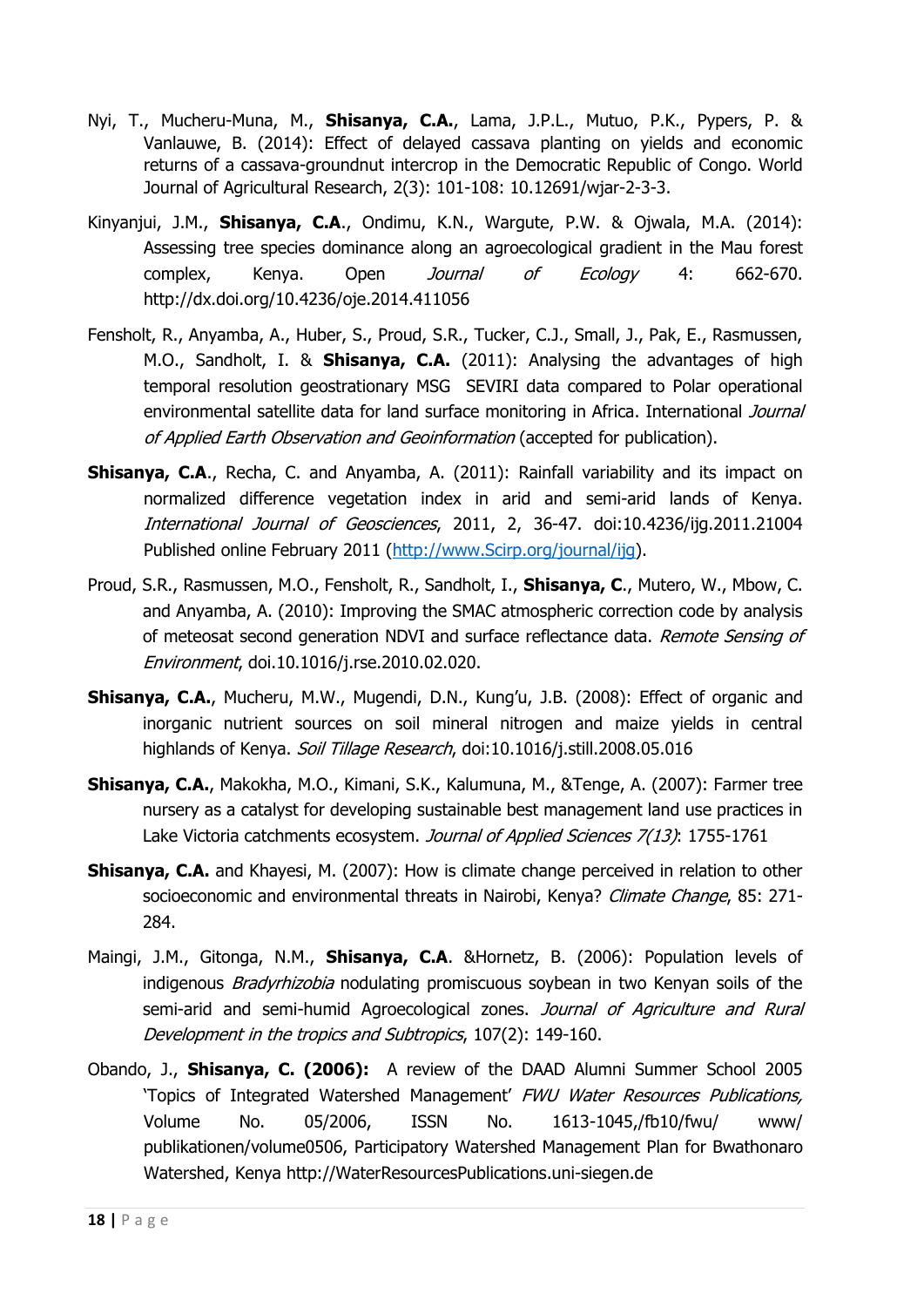**Shisanya, C.A.,**Recha, W., Makokha, G.L., Mutisya, D.N., Okolla, J., & Anyamba, A. (2005):Exploring the possibility to predict southeast Kenya normalized difference vegetation index (NDVI) using seasonal climate forecast. European Journal of Scientific Research, **12(1):** 276-287.

#### **Co-authorship with students under my academic supervision**

- Koimbori, J.K., **Shisanya, C.A.**, Murimi, S.K. & Petterson, R. (2018): Analysis of Rainfall and Temperature Trends in Bahati Sub-County, Kenya. Open Journal: Asian Journal of Applied Sciences ISSN: 2321-0893, Volume 06 – Issue 06, December 2018
- Koimbori, J.K., **Shisanya, C.A**., Murimi, S.K. & Petterson, R. (2018): Impacts of Climate Variability on Maize Yields in Bahati Sub-County, Kenya. Open Journal: Applied Ecology and Environmental Sciences ISSN: 2328-3920, Volume 07 – Issue 02, March 2018
- Recha, C.W., Makokha, G.L. & **Shisanya, C.A.** (2017). Climate variability and causes: from the perspective of the Tharaka people of eastern Kenya. Geoscience Research Letters, 4(22): 1-8. DOI 10.1186/s40562-017-0088-1 (Online).
- Luwesi, C.N., Obando, J.A. & **Shisanya, C.A.** (2017). The impact of a warming micro-climate on Muooni farmers of Kenya. Agriculture, 7(20): 1-22. doi:10.3390/agriculture7030020 (www.mdpi.com/journal/agriculture).
- Kwena, Z.A., **Shisanya, C.A**., Bukusi, E.A., Turan, J.M., Dworkin, S.L., Rota, G.A. & Mwanzo, I.J. (2017): Jaboya ("Sex for Fish"): A qualitative analysis of contextual risk factors for extramarital partnerships in the fishing communities in western Kenya. Archives of Sexual Behaviour. DOI 10.1007/s10508-016-0930-0 (Online).
- Sagero, P.O., **Shisanya, C.A.**, Ongoma, V. & Shilenje, Z.W. (2016): Numerical simulation of rainfall and temperature over Kenya using Weather Research and Forecasting-Environmental Modelling System (WRF-EMS). Geographica Pannonica, 20(1): 42-52 (March 2016)(ISSN 1820-7138)(Online)
- Recha, C.W., **Shisanya, C.A**., Makokha, G.L. (2015): Climate variability: Perceived impact aand understanding among the Tharaka people of semi-arid Eastern Kenya. Climate Change: Impacts and Responses (Forthcoming).
- Mwangi, J.K., **Shisanya, C.A**., Gathenya, J.M., Namirembe, S. and Moriasi, D.N. (2015): A modeling approach to evaluate the impact of conservation practices on water and sediment vield in Sasumua watershed, Kenya. Journal of Soil and Water Conservation, 70(2): 75-90; doi:10.2489/jswc.70.2.75.
- Kisaka, M.O., Mucheru-Muna, M., Ngetich, F.K., Mugwe, J., Mugendi, D., Mairurura, F., **Shisanya, C.A**., Makokha, G.L. (2015): Potential of deterministic and geostatistical rainfall interpolation under high rainfall variability and dry spells: case of Kenya's Central Highlands. Theoretical Applied Climatology DOI 10.1007/s00704-015-1413-2.
- Mutoko, M.C., Hein, L. & Shisanya, C.A. (2015): Tropical forest conservation versus conversion rade-offs: Insights from analysis of ecosystem services provided by Kakamega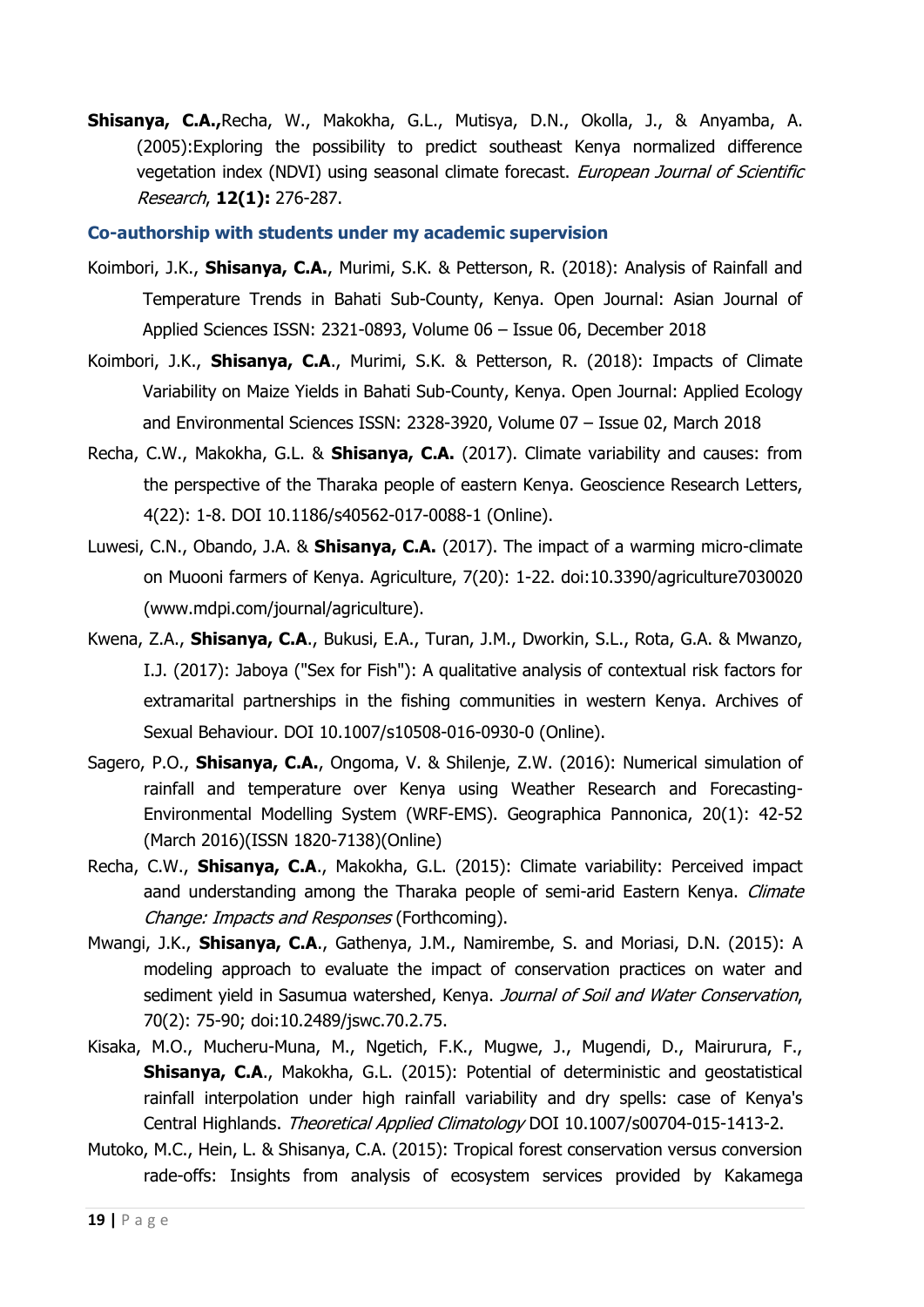rainforest in Kenya. *Ecosystem Services* 14: 1-11. (Also available at: http://dx.doi.org/10.1016/j.ecoser.2015.03.003)

- Recha, C.W., **Shisanya, C.A.**, Anyamba, A. & Okolla, J. (2014): Determinants of seasonal rainfall and forecast skills in semi-arid south-east Kenya. Journal of the Geographical Association of Tanzania 34: 1-13.
- Kansiime, K.M., **Shisanya, A.C**., Wambugu, K.S. (2014): Effectiveness of technological options for minimising production risks under variable climatic conditions in Eastern Uganda. African Crop Science Journal Vol. 22, Issue Supplement s4: 859-874. ISSN 1021-9730/2014.
- Ngetich, K.F., Mucheru-Muna, M., Mugwe, J.N., **Shisanya, C.A**., Diels, J., and Mugendi, D.N. (2014). Length of growing season, rainfall temporal distribution, onset and cessation dates in the Kenyan highlands. Agricultural and Forestry Meteorology, 188: 24-32.
- Karanja, A.M., **Shisanya, C.A**., & Makokha, G. (2014): Analysis of the key challenges facing potato farmers in Oljoro-Orok division, Kenya. Agricultural Sciences, 5: 834-838. http://dx.doi.org/10.4236/as.2014.510088
- Karanja, A.M., **Shisanya, C.A**., & Makokha, G. (2014): Analysis of rainfall variability on potato production in Kenya: A case of Oljoro-Orok division. Asian Journal of Applied Sciences, 2(4): 447-456. (ISSN:2321-0893). www.ajouronline.com
- Ngetich, K.F., Diels, J., **Shisanya, C.A**., Mugwe, J.N., Mucheru-Muna, M., & Mugendi, D.N. (2014): Effects of selected soil and water conservation techniques on runoff, sediment yield and maize productivity under sub0humid and semi-arid conditions in Kenya. Catena, 121: 288-296.
- Mathenge, J.M., Luwesi, C.N., **Shisanya, C.A**., Mahiri, I., Akombo, R.A., & Mutiso, M.N. (2014b): Water security where government policies conflict with local practices: the roles of community water management systems in Ngaciuma-Kinyaritha, Kenya. International Journal of Innovative Research & Development, 3(5): 793-804. ISSN 2278-0211 (Online)
- Mathenge, J.M., Luwesi, C.N., **Shisanya, C.A**., Mahiri, I., Akombo, R.A., & Mutiso, M.N. (2014a): Community participation in water sector governance in Kenya: A performance based appraisal of community water management systems in Ngaciuma-Kinyaritha, Tana basin, Mount Kenya region. International Journal of Innovative Research & Development, 3(5): 783-792. ISSN 2278-0211 (Online)
- Mutoko, M.C., **Shisanya, C.A**., & Hein, L. (2014): Fostering technological transition to sustainable land management through stakeholder collaboration in the western highlands of Kenya. *Land Use Policy*, 41: 110-120. DOI:10.1016/j.landusepol.2014.05.005.
- Mathenge, J.M., Luwesi, C.N., **Shisanya, C.A**., Mahiri, I., Akombo, R.A. &Mutiso, M.N. (2014c): The Contribution of Community Water Management Systems to Enhanced Water Security under Changing Legal and Weather Conditions in Kenya. Journal of Agri-Food and Applied Sciences, 2(4): 113-123.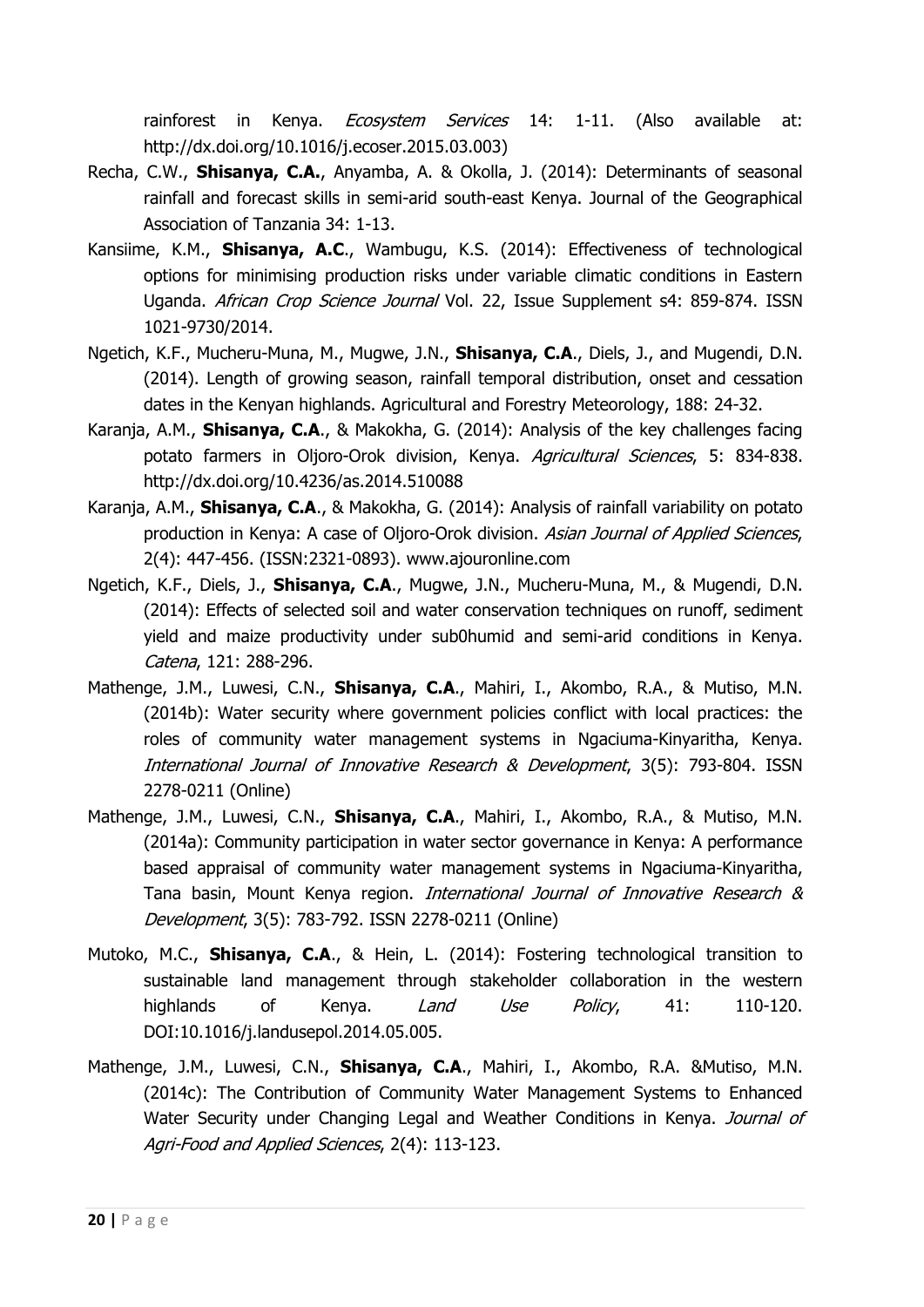- Akombo, R.A., Luwesi, C.N., **Shisanya, C.A.** and Obando, J.A. (2014): Green Water Credits for Sustainable Agriculture and Forestry in Arid and Semi-Arid Tropics of Kenya. Journal of Agri-Food and Applied Sciences, 2(4): 86-92.
- Kwena, Z., Mwanzo, I., **Shisanya, C**., Camlin, C., Turan, J. et al. (2014). Predictors of extramarital partnerships among women maried to fishermen along Lake Victoria in Kisumu County, Kenya. PLoS ONE 9(4):e95298.doi:10.1371/journal.pone.0095298.
- Okeyo, A.I., Mucheru-Muna, M., Mugwe, J., Ngetich, K.F., Mugendi, D.N., Diels, J. & **Shisanya, C.A.** (2014). Effects of selected soil and water conservation technologies on nutrient losses and maize yields in the central highlands of Kenya. Agricultural Water Management, 137: 52-58.
- Kansiime, M.K., Wambugu, S.K., & **Shisanya, C.A.** (2014). Determinants of farmers' decisions to adopt technologies in Eastern Uganda. Journal of Economics and Sustainable Development, Vol. (5) (3): 189-199, ISSN 2222-1700 (Paper), ISSN 2222-2855 (Online).
- Kansiime, M.K., Wambugu, S.K., & **Shisanya, C.A.** (2013). Perceived and actual rainfall trends and variability in Eastern Uganda: Implications for community preparedness and response. Journal of Natural Science Research, 3(8): 179-194.
- Ngonzo, C.L., **Shisanya, C.A**., & Obando, J.A. (2013). Hydro-geomorphic impact assessment and economic viability of smallholders farms in Muooni catchment, Machakos District. Journal of Agri-ffod and Applied Sciences, Vol. 1(1): 16-23 (Available online at jaas.blue-ap.org).
- Ngonzo, C.L., **Shisanya, C.A**., & Obando, J.A. (2013).Climate change, excess land-uses and farmers' water demand: An induction from smallholder farms of Muooni dam site, Kenya. Journal of Agri-ffod and Applied Sciences, Vol. 1(1): 24-36 (Available online at jaas.blue-ap.org).
- Ngonzo, C.L., **Shisanya, C.A**., & Obando, J.A. (2013). Applied inventory models for evaluating water and food security: Approaches and lessons from smallholder farms of Muooni catchment, Machakos District, Kenya. Journal of Agri-food and Applied Sciences, Vol. 1(1): 37-45 (Available online at jaas.blue-ap.org).
- Ngonzo, C.L., **Shisanya, C.A**., & Obando, J.A. (2013). Hydro-economic inventory for sustainable livelihood in Kenyan ASALs: The case of Muooni catchment. Journal of Agri-food and Applied Sciences, Vol. 1(1): 46-55 (Available online at jaas.blue-ap.org).
- Ngonzo, C.L., **Shisanya, C.A**., & Obando, J.A. (2013). Hydro-economic inventory models for planning and evaluation of farming water efficiency in a semi-arid watershed of Kenya. Journal of Agri-food and Applied Sciences, Vol. 1(1): 56-62 (Available online at jaas.blue-ap.org).
- Kwena, Z.A., Camlin, C.S., **Shisanya, C.A**., Mwanzo, I., Bukusi, E.A. (2013). Short-term mobility and risk of HIV infection among married couples in the fishing communities along Lake Victoria, Kenya. *PLOS ONE* 8(1): e54523.doi:10.1371?journal.pone.0054523.
- Alufah, S., **Shisanya, C.A**. & Obando, J.A. (2012). Analysis of factors influencing adoption of soil and water conservation technologies in Ngaciuma sub-catchment, Kenya. African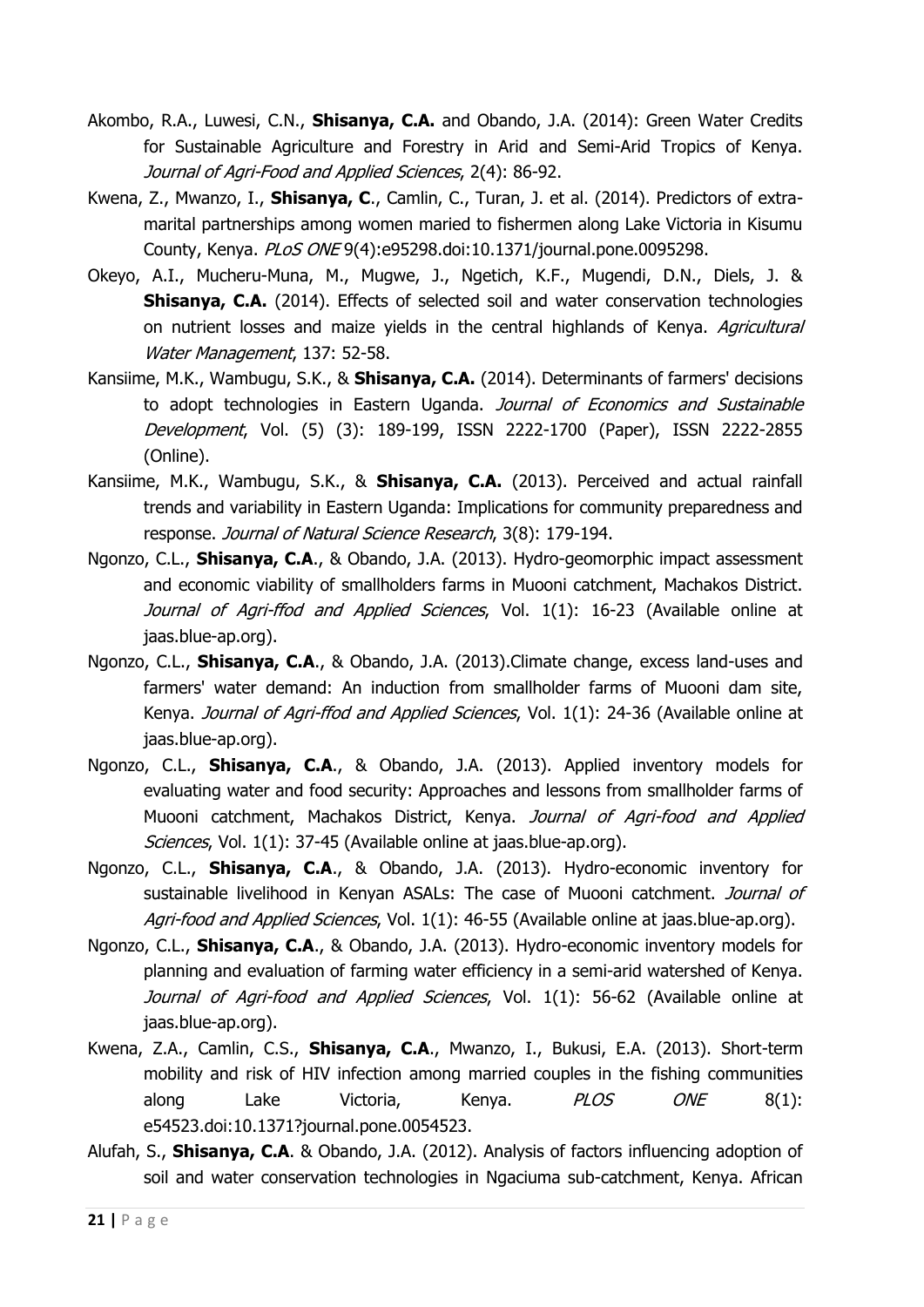Journal of Basic & Applied Sciences 4(5): 172-185. DOI:10.5829/idosi.ajbas.2012.4.5.1112. ISSN 2079-2034.

- Felix K. Ngetich, **Chris A. Shisanya**, Jayne Mugwe,Monicah Mucheru-Muna and Daniel Mugendi (2012). The Potential of Organic and Inorganic Nutrient Sources in Sub-Saharan African Crop Farming Systems, Soil Fertility Improvement and Integrated Nutrient Management - A Global Perspective, Joann K. Whalen (Ed.), ISBN: 978-953- 307-945-5, InTech, Available from[:http://www.intechopen.com/articles/show/title/the](http://www.intechopen.com/articles/show/title/the-potential-of-organic-and-inorganic-nutrient-sources-in-sub-saharan-african-crop-farming-systems)[potential-of-organic-and-inorganic-nutrient-sources-in-sub-saharan-african-crop](http://www.intechopen.com/articles/show/title/the-potential-of-organic-and-inorganic-nutrient-sources-in-sub-saharan-african-crop-farming-systems)[farming-systems](http://www.intechopen.com/articles/show/title/the-potential-of-organic-and-inorganic-nutrient-sources-in-sub-saharan-african-crop-farming-systems)
- Ngetich, K.F., Mugwe, J.N., Mucheru-Muna, M., **Shisanya, C.A.**, Diels, J. and Mugendi, D.N. (2011). Assessment of strategies that optimize water productivity in maize: Simulation and testing of crop field practices using AquaCrop and field experimentation in central highlands of Kenya. In; Ardakanian, R. & Walter, T. (eds) 2011.Capacity Development for Farm Management Strategies to Improve Crop-Water Productivity using AquaCrop: Lessons Learned. Knowledge Series No. 7, UNW-DPC, Bonn, Germany Pp 88. Available from: [www.unwater.unu.edu/file/get/222](http://www.unwater.unu.edu/file/get/222)
- Ngetich, K. F., **Shisanya, C. A**., Mugwe, J., Mucheru-Muna, M., Mugendi, D. N. and Diels, (2012).Tillage and surface management effects on soil water content and maize productivity in the Central Highlands of Kenya. CICD Series Vol. (In press).
- Recha, C.W., Makokha, G.L., Traore, P.S., **Shisanya, C**., Ladoun, T. & Sako, A. (2011): Determination of seasonal rainfall variability onset and cessation in semi-arid Tharaka district, Kenya. Theoretical Applied Climatology. DOI 10.1007/S00704-011-0544-3.
- Neykova, N., Obando, J., Schneider, K., **Shisanya, C**., Thiele-Bruhn, S. and Thomas, F.M. (2011): Vertical root distribution in single-crop and vertical intercropping agricultural systems in Central Kenya. Journal of Plant Nutrition and Soil Science, 174:n/a.doi.10.1002/jpln.201000314
- Makokha, G.L. & **Shisanya, C.A**. (2010): Temperature cooling and warming rates in three different built environments within Nairobi city, Kenya. Advances in MeteorologyVol 2010, Article ID 686214, doi:10.1155/2010/686214.
- Makokha, G.L. & **Shisanya, C.A**. (2010): Trends in mean annual minimum and maximum near surface temperature in Nairobi city. Advances in MeteorologyVol 2010, Article ID 676041, doi:10.1155/2010/676041.
- Recha, C.W., **Shisanya, C.A**., Makokha, G.L., Kinuthia, R.N. (2008): Perception and use of climate forecast information among smallholder farmers in semi-arid Kenya. Asian Journal of Applied Sciences 1(2): 123-135.
- Maingi, J.M., **Shisanya, C.A**., & Gitonga, N.M. (2001): Population level of bean rhizobia in the soil of semi-arid south-east Kenya and assessment of symbiotic behaviour. East African Journal of Science**3(1)**: 13-18.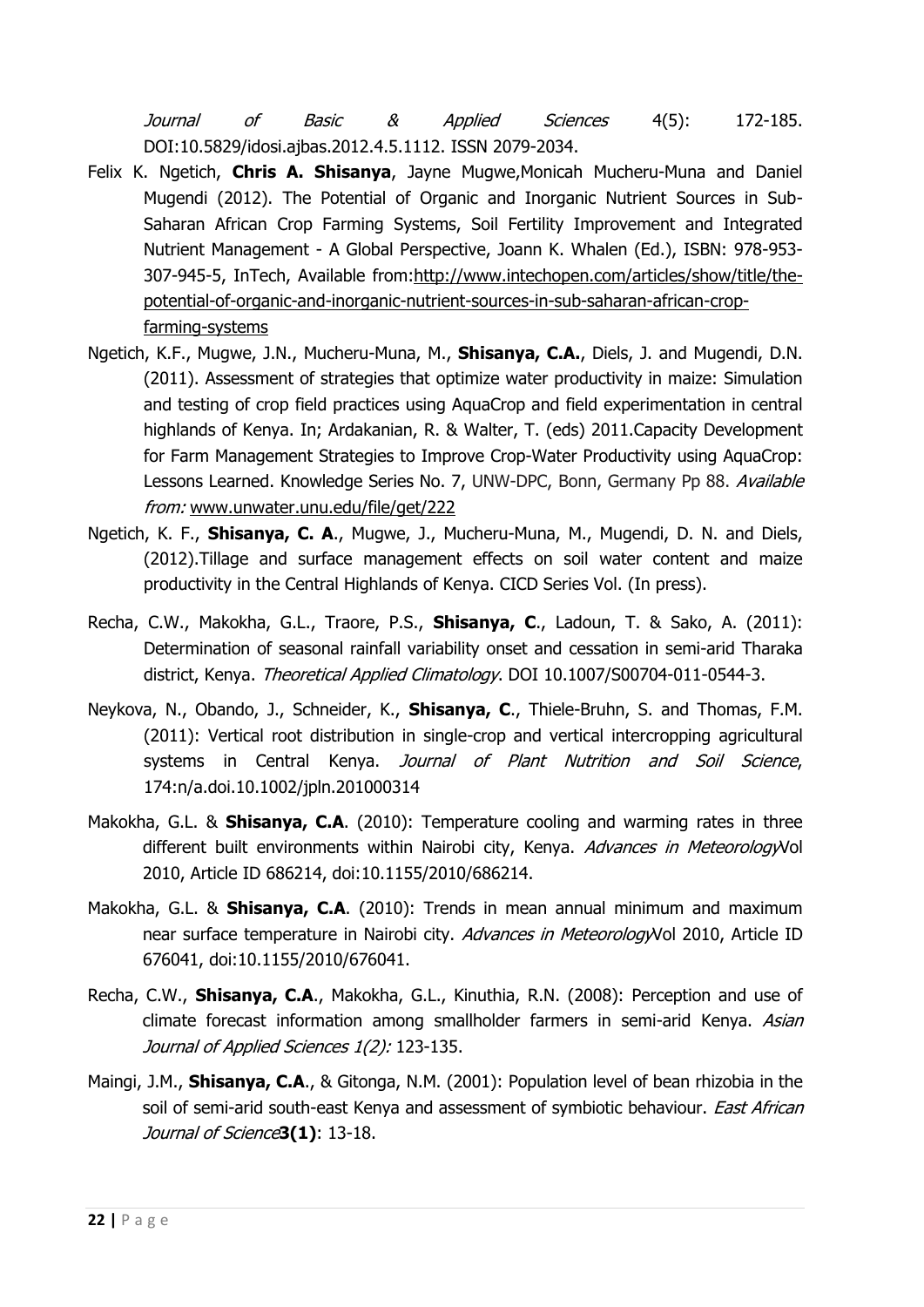Maingi, J.M., **Shisanya, C.A**., Gitonga, N.M., &Hornetz, B. (2001): Nitrogen fixation by common bean (*Phaseolus vulgaris* L.) in pure and mixed stands in semi-arid southeast Kenya. European Journal of Agronomy, **14**: 1-12.

### **Books**

#### **Single authorship**

- Shisanya, C.A. (2011): Determinants of Sustainable Utilization of Plant Resources in the Former Kakamega District, Kenya. OSSREA, Addis Ababa. ISBN: 978-99944-55-57-7
- Shisanya, C.A. (1996): Chances and risks of maize and bean growing in the semi-arid areas of SE-Kenya during expected Deficient, Normal and Above Normal rainfall of the short rainy seasons. MaterialienzurOstafrika-Forschung, Heft 14, Trier, ISBN 3-921-599-19-9.

### **Multiple authorship**

- Bangura, K.A., Obando, J.A., Munene, I.I. & **Shisanya, C.** (Eds)(2019). Conducting Research and Mentoring Students in Africa: CODESRIA College of Mentors Handbook. CODESRIA, Darkar, Senegal. ISBN: 978-2-86978-833-6, 420pp.
- Mukuna, T.E. & **Shisanya, C.A**. (Eds)(2015). Milestones in Green Transition and Climate Compatible Development in Eastern and Southern Africa. OSSREA. Addis Ababa., 315pp, ISBN: 978-99944-55-86-7
- **Shisanya, C.A**. and Khayesi, M. (2010): How is Climate Change Rated and Understood in Nairobi City, Kenya? VDM Verlag, Saabruecken, Germany. ISBN:978-3-639-25954-4.
- Jaetzold, R., Hornetz, B. and **Shisanya, C.A.** (2013): Farm Management Handbook of Kenya Vol II: Natural Conditions and Farm Management Information, Part C, East Kenya, Subpart C2, Coast Province.-2nd Edition, Ministry of Agriculture, Nairobi.
- Jaetzold, R., Hornetz, B. and **Shisanya, C.A.** (2012): Farm Management Handbook of Kenya Vol II: Natural Conditions and Farm Management Information, Part B, Central Kenya, Subpart B1b, Northern Rift Province.-2nd Edition, Ministry of Agriculture, Nairobi.
- Jaetzold, R., Hornetz, B. and **Shisanya, C.A.** (2011): Farm Management Handbook of Kenya Vol II: Natural Conditions and Farm Management Information, Part B, Central Kenya, Subpart B1a, Southern Rift Province.-2nd Edition, Ministry of Agriculture, Nairobi.
- Jaetzold, R., Hornetz, B. and **Shisanya, C.A.** (2010): Farm Management Handbook of Kenya Vol II: Natural Conditions and Farm Management Information, Part A, West Kenya, Subpart A 2, Nyanza Province.-2nd Edition, Ministry of Agriculture, Nairobi.
- Jaetzold, R., Hornetz, B. and **Shisanya, C.A.** (2006): Farm Management Handbook of Kenya Vol II: Natural Conditions and Farm Management Information, Part B, Central Kenya, Subpart B2, Central Province.-2nd Edition, Ministry of Agriculture, Nairobi.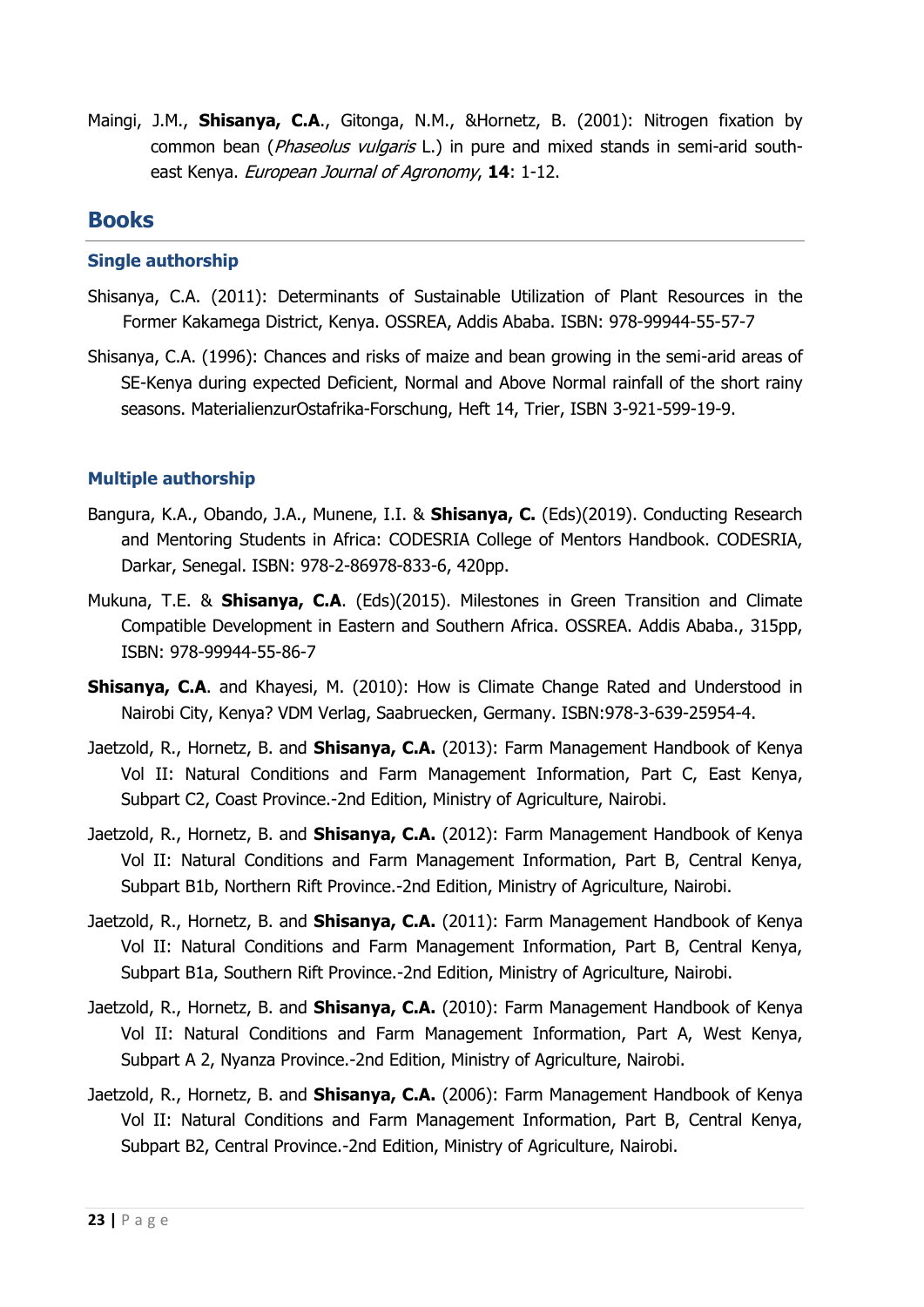- Jaetzold, R., Hornetz, B. and **Shisanya, C.A.** (2006): Farm Management Handbook of Kenya Vol II: Natural Conditions and Farm Management Information, Part C, East Kenya, Subpart C 1, Eastern Province.-2nd Edition, Ministry of Agriculture, Nairobi.
- Jaetzold, R., Hornetz, B. and **Shisanya, C.A.** (2005): Farm Management Handbook of Kenya Vol II: Natural Conditions and Farm Management Information, Part A, West Kenya, Subpart A1, Western Province.-2nd Edition, Ministry of Agriculture, Nairobi.
- Hornetz, B., **Shisanya, C.A.** and Gitonga, N.M. (2000) Studies on the ecophysiology of locally suitable cultivars of food crops and soil fertility monitoring in the semi-arid areas of southeast Kenya. MaterialienzurOstafrika-Forschung, Heft 23, Trier, ISBN 3-921-599-43-1

Kenya: Atlas of Our Changing Environment (UNEP 2009). ISBN: 9789280729955 (Contributor & Member of the Editorial Team).

### **Chapters in Published Books**

- **Shisanya, C.** (2019). Epistemological paradigms in social research. In: Bangura, K.A., Obando, J.A., Munene, I.I. & Shisanya, C. (Eds)(2019). Conducting Research and Mentoring Students in Africa: CODESRIA College of Mentors Handbook. CODESRIA, Darkar, Senegal, pp. 39-58
- Munene, I.I., **Shisanya, C**., Obando, J.A., & Doctoral Students (2019). Brief descriptions of qualitative research methods. In: Bangura, K.A., Obando, J.A., Munene, I.I. & Shisanya, C. (Eds)(2019). Conducting Research and Mentoring Students in Africa: CODESRIA College of Mentors Handbook. CODESRIA, Darkar, Senegal, pp. 59-116.
- Munene, I.I., **Shisanya, C.**, Obando, J.A., & Doctoral Students (2019). Brief descriptions of quantitative research methods. In: Bangura, K.A., Obando, J.A., Munene, I.I. & Shisanya, C. (Eds)(2019). Conducting Research and Mentoring Students in Africa: CODESRIA College of Mentors Handbook. CODESRIA, Darkar, Senegal, pp. 117-146.
- **Shisanya, C.** & Munene, I.I. (2019). The art, science, and politics of publishing. In: Munene, I.I., Shisanya, C., Obando, J.A., & Doctoral Students (2019). Brief descriptions of qualitative research methods. In: Bangura, K.A., Obando, J.A., Munene, I.I. & Shisanya, C. (Eds)(2019). Conducting Research and Mentoring Students in Africa: CODESRIA College of Mentors Handbook. CODESRIA, Darkar, Senegal, pp. 248-284.
- Onsongo, E., Mutisya, E. & **Shisanya, C.A.** (2019). Co-designing knowledge systems for sustainable development in Kenya. In: C. Aguirre-Bastos, J. Chaves-Chaparo & S. Arico, eds. Co-Designing Science in Africa: First Steps in Assessing the Sustainability Science Approach on the Ground. UNESCO, Paris, pp.101-125. ISBN:978-92-3-100319-6
- Shisanya, C.A. (2018). Natural resource management. In: Khayesi, M. (Eds.). Rural Development Planning in Africa. Palgrave Macmillan Publishers, New York, 17-51. doi.org/10.1057/978-1-349-95297-7\_2, ISBN 978-1-349-95296-0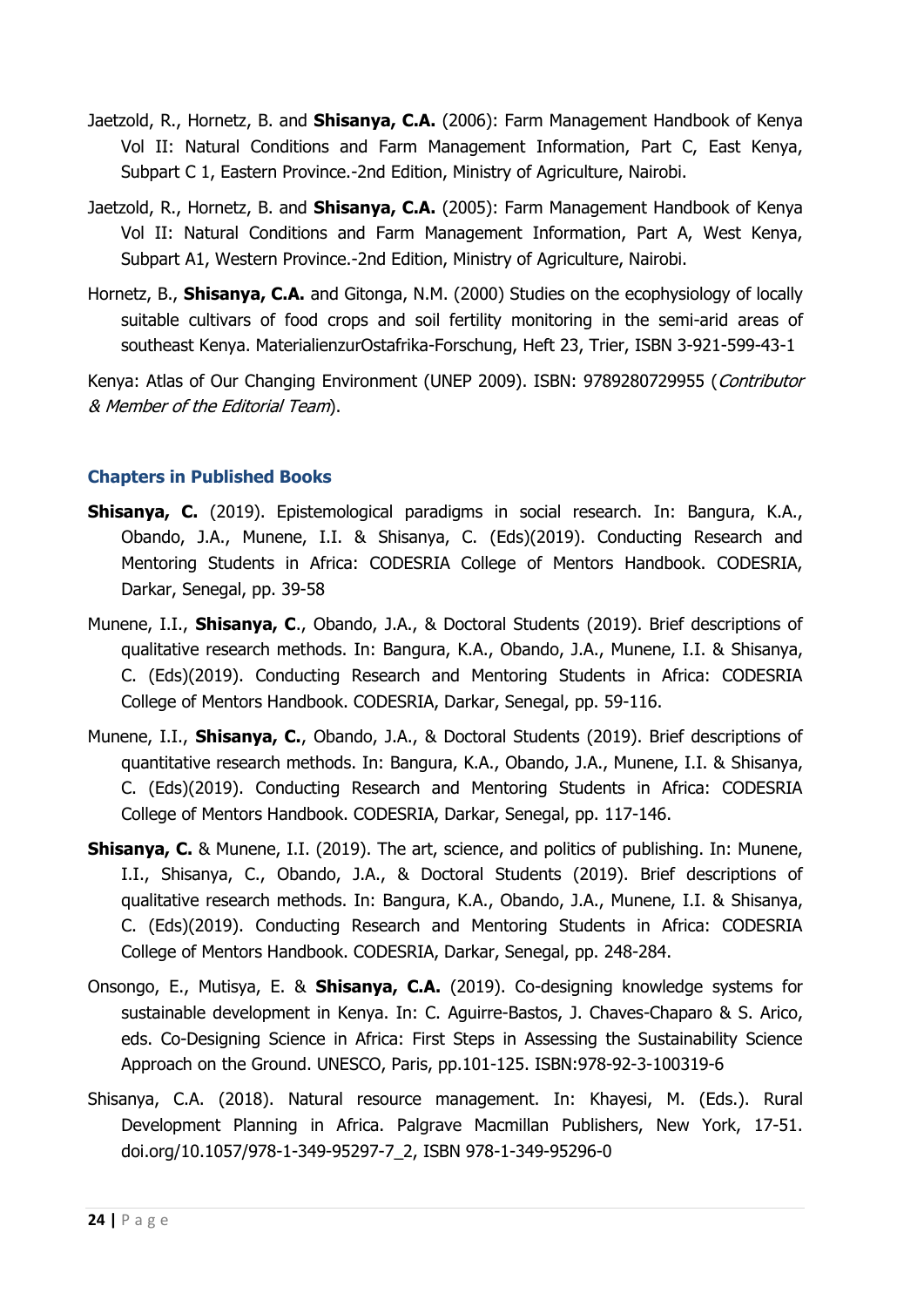- Shisanya, C.A. (2017). Role of traditional ethnobotanical knowledge and indigenous institutions in sustainable land management in western highlands of Kenya. In: Indigenous Peoples (http://www.intechopen.com/books/indigenous-people)(Chapter 9), INTECH Publishers, 161-185.
- Obando, J. A., Luwesi. C. N, Förch, N, Ogutu, A.O., **Shisanya, C.A.** and Förch, G. (2017): Kenya Success Story In Water Resources Management: Participatory Capacity Building in Integrated Watershed Management. In: Ondieki C. (Eds.) Hydrology and Best Practices for Managing Water Resources in Arid and Semi-Arid Lands. IGI Global [\(www.igi](http://www.igi-global.com/)[global.com\)](http://www.igi-global.com/)
- Luwesi, C.N., Obando, J.A., Beyene, A., **Shisanya, C.A**. & Wawire, N.H.W. (2017): Economic Viability of Agricultural Water Investments: Conventional Valuation Methods that Work for Arid and Semi-arid Lands. In: Luwesi, C.N. and Beyene, A. (Eds.). Innovative Water Finance in Africa: A Guide for Water Managers Vol. 2: Economics and Principles of Financial Innovations. (In Press).
- Luwesi, C.N., Wawire, N.H.W., **Shisanya, C.A.**, & Obando, J.A. (2017): Innovative Financing for Agricultural Water Development: Contingent Benefits' Variation of Payments for Watershed Services. In: Luwesi, C.N. and Beyene, A. (Eds.). Innovative Water Finance in Africa: A Guide for WAter Managers Vol. 2: Economics and Principles of Financial Innovations. (In Press).
- Obando J. A., S. M. Onywere, **C. A. Shisanya**, A. O. Ndubi, D. Masiga, Z. Irura, N. Mariita and H. O. Maragia (2016), Impact of short-term flooding on livelihoods in the Central Kenya Rift Valley Lakes; Book Chapter, Geomorphology and Society, Editors E. Meadows, Michael and Lin Jiun-Chuan Series - Advances in Geographical and Environmental Sciences, eBook ISBN 978-4-431-56000-5, Available at: <http://www.springer.com/us/book/9784431559986> , Springer Japan.
- Shisanya, C.A. (2015). Mainstreaming climate adaptation into agricultural planning and development in Kenya. In: Mukuna, T.E. &Shisanya, C.A. (Eds). Milestones in Green Transition and Climate Compatible Development in Eastern and Southern Africa. OSSREA, Addis Ababa, pp. 24-58.
- Shisanya, C.A. (2015). Conclusion and perspectives. In: Mukuna, T.E. & **Shisanya, C.A**. (Eds). Milestones in Green Transition and Climate Compatible Development in Eastern and Southern Africa. OSSREA, Addis Ababa, pp. 24-58.
- Shisanya, C.A., Luwesi, C.N., & Obando, J.A. (2014): "Innovative but Not Feasible: Green Water Saving Schemes at the Crossroad in Semi-Arid Lands". In: OSSREA (eds.), Innovative Water Resource Use and Management for Poverty Reduction in Sub-Saharan Africa: An Anthology (ISBN: 978-99944-55-75-1), Addis Ababa, Ethiopia, pp. 137-172
- Shisanya, C.A. (2014). Vulnerability assessment of maize and sorghum crops to climate variability and change in Kenya. In: Dietrich, K., Padgham, J. and Virji, H. (2014).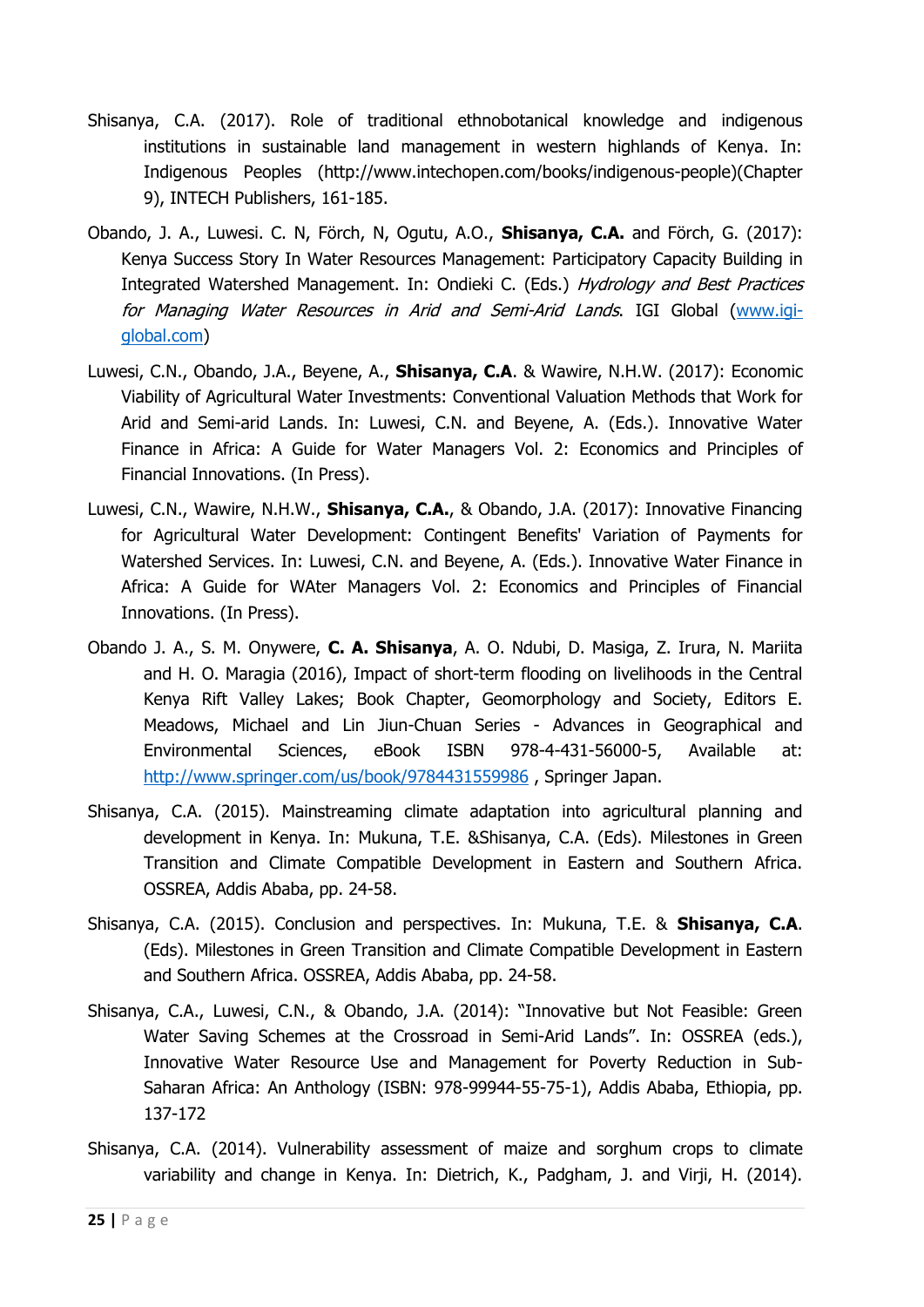Vistas of African Science: Advancing Knowledge Through STARTS's Grants for Global Environmental Change Research Africa Program. START, Washington, DC., pp.14-15.

- Shisanya, C.A. (2012). Climate variability, food security and seed fairs in the drylands of Eastern Kenya. In: Musyoki, A. & Khayesi, M. (Eds.). Environment and Development: Selected Themes from Eastern and Southern Africa. Bay Publishing (Pty), Gaborone, ISBN 978-99912-914-1-3, pp. 286-301.
- Felix K. Ngetich, **Chris A. Shisanya**, Jayne Mugwe, Monicah Mucheru-Muna & Daniel Mugendi (2012): The Potential of Organic and Inorganic Nutrient Sources in Sub-Saharan African Cropping Systems. In: Whalen, J. A. 2012. Soil Fertility Improvement and Integrated Nutrient Management - A Global Perspective (Ed). ISBN 978-953-307-945-5
- Ngonzo, C.L., **Shisanya, C.A**. and Obando, J.A. (2011). "Towards a Hydro-Economic Approach for Risk Assessment and Mitigation Planning of Water Disasters in Semi-Arid Kenya" (Chapter 2). In: Mateo, S. (Ed.). "Risk Management in Environment, Production and Economy", ISBN 978-953-307-313-2, [<http://www.intechopen.com/source/pdfs/19859/InTech-](http://www.intechopen.com/source/pdfs/19859/InTech-Toward_a_hydro_economic_approach_for_risk_assessment_and_mitigation_planning_of_water_disasters_in_semi_arid_kenya.pdf)Toward a hydro economic approach for risk assessment and mitigation planning of water disasters in semi arid kenya.pdf
- Ngonzo, C. L., **Shisanya, C. A**. and Obando, J. A. (2010) Land use and water demand under a Changing Climate: Experiences of Smallholder Farmers from Muooni, In: **Climate Change** (eds. S. P. Saikia), International Book Distributors, India, pp. 117-140.
- Shisanya, C. A., Anyamba, A., Okolla, J., Recha, W. C. and Small, J. (2010) Climate Variability and Agricultural Production in Arid and Semi Arid Kenya, In: **Climate Change** (eds. S. P. Saikia), International Book Distributors, India, pp. 218-217.
- Shisanya, C.A. and Gitonga, N.M. (2007): Evaluation of nitrogen fixation using  $^{15}N$  dilution methods and economy of a maize-tepary bean intercrop farming system in semi-arid SE-Kenya. In: Bationo, A., Waswa, B., Kihara, J., Kimetu, J.(Eds), Advances in Integrated Soil Fertility Management in Sub-Saharan Africa: Challenges and Opportunities. Springer, Dordrecht, The Netherlands, pp. 389-400, ISBN-13978-1- 4020-5759-5 (HB).
- Obando, J. and **Shisanya, C.A**. (2006): A review of the DAAD Alumni Summer School 2005 "Topics of Integrated Watershed Management", S. Thiemann, R. Winnegge& G. Foerch (Eds.), DAAD Alumni Summer School 2006 - Participatory Watershed Management Plan. Weiterbildung in Siegen (WIS) 20, pp. 43-47, ISBN-978-3-932604-20-1.
- Shisanya, C.A. (2006): Legumes for soil fertility, food, fodder and cash. In: Mugendi, D.N., Mucheru-Muna, M.W. and Mugwe, J.N. (Eds.), Soil Fertility: Enhancing Community Extension. Munila Publishers, Nairobi, pp. 58-72, ISBN-9966-9821-1-6.
- Shisanya, C.A. (2005): Agricultural needs in Sub-Saharan Africa: The challenges of agricultural biotechnology. In: Dris, R. (Ed.), **CROPS: Growth, Quality and Biotechnology**. WFL Publisher, Helsinki, Finland, pp. 1196-1205, ISBN 952-91-8601-0.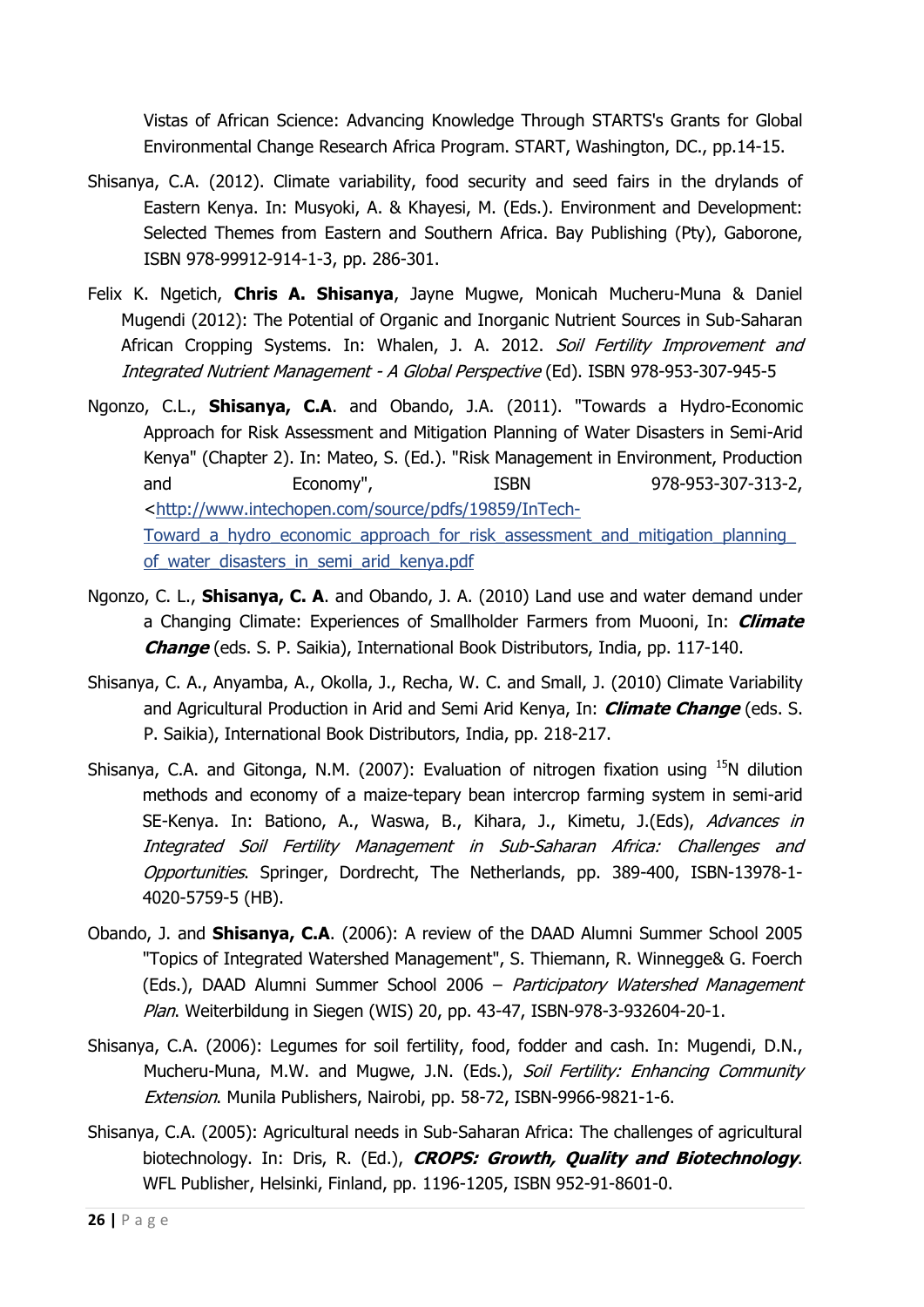- Shisanya, C.A. (2005): An analysis of accessibility to rural domestic water supply: A case study of Kakamega District, Kenya. In: Jansky, L., Haigh, M.J. and Prasad, H. (Eds.), **Sustainable Management of Headwater Resources: Research from Africa and India**. United Nations University Press, Tokyo, pp. 178-201, ISBN 92-808-1108-8.
- Shisanya, C.A. (2004): Improvement of grain legume production in semi-arid Kenya through biological nitrogen fixation: The experience with tepary bean (*Phaseolus acutifolius* A. Gray var. latifolius). In. Dris, R. and Jain, S.M. (Eds). **Production Practices and Quality Assessment of Food Crops. Vol. 1: Pre-harvest Practices**. Kluwer Academic Publishers, Dordrecht, pp. 163-188, ISBN Vol. 1: 1-4020-1698-0.

## **External Research Collaboration**

- 2011-2016: Climate Change Impacts on Ecosystems Services and Food Security in Eastern Africa: Increasing Knowledge, Building Capacity and Developing Adaptation Strategies (CHIESA Project). Financed by Ministry for Foreign Affairs of Finland, ICIPE & Partner Organizations.
- 2010- 2013: Integrated Sorghum and Livestock Production Technologies for Adaptation to Climate Change in Eastern and Southern. Project funded by the **Kenya National Council for Science and Technology**. Collaborating partners are: KARI Embu, KARI Katumani, Chuka University and Embu Food Industries
- 2010 2013: Community of Excellence in Neglected Vector Borne Zoonotic Diseases (CERNVec). Project funded by the **Consortium for National Health Research (CNHR)**. Collaborating Partners are ICIPE, JKUAT, MoPHS and KEMRI).
- 2009-2013: University of Siegen, Makerere University, Dar es Salaam University, University of Zambia (Partners in the European Union EDULINK Project on "University Capacity Development for Integrated Sanitation Management in Eastern and Southern Africa" )
- 2008-2011: University of Siegen, Makerere University, Dar es Salaam University, University of Zambia (Partners in the European Union EDULINK Project on "University Capacity Development for Integrated Sanitation Management in Eastern and Southern Africa" (UCDISM) – 9 ACP RPR 118 # 10.
- 2008- Present: Ohio University, USA (Joint Research proposal development and staff exchange).
- 2007-2012: University of Siegen, Makerere University, Dar es Salaam University (Partners in the EuropeanUnion Project on "Capacity Building for Integrated Watershed Management in Eastern Africa" (IWMNET") - 9ACP RPR 50/10

# **Projects and Research Grants**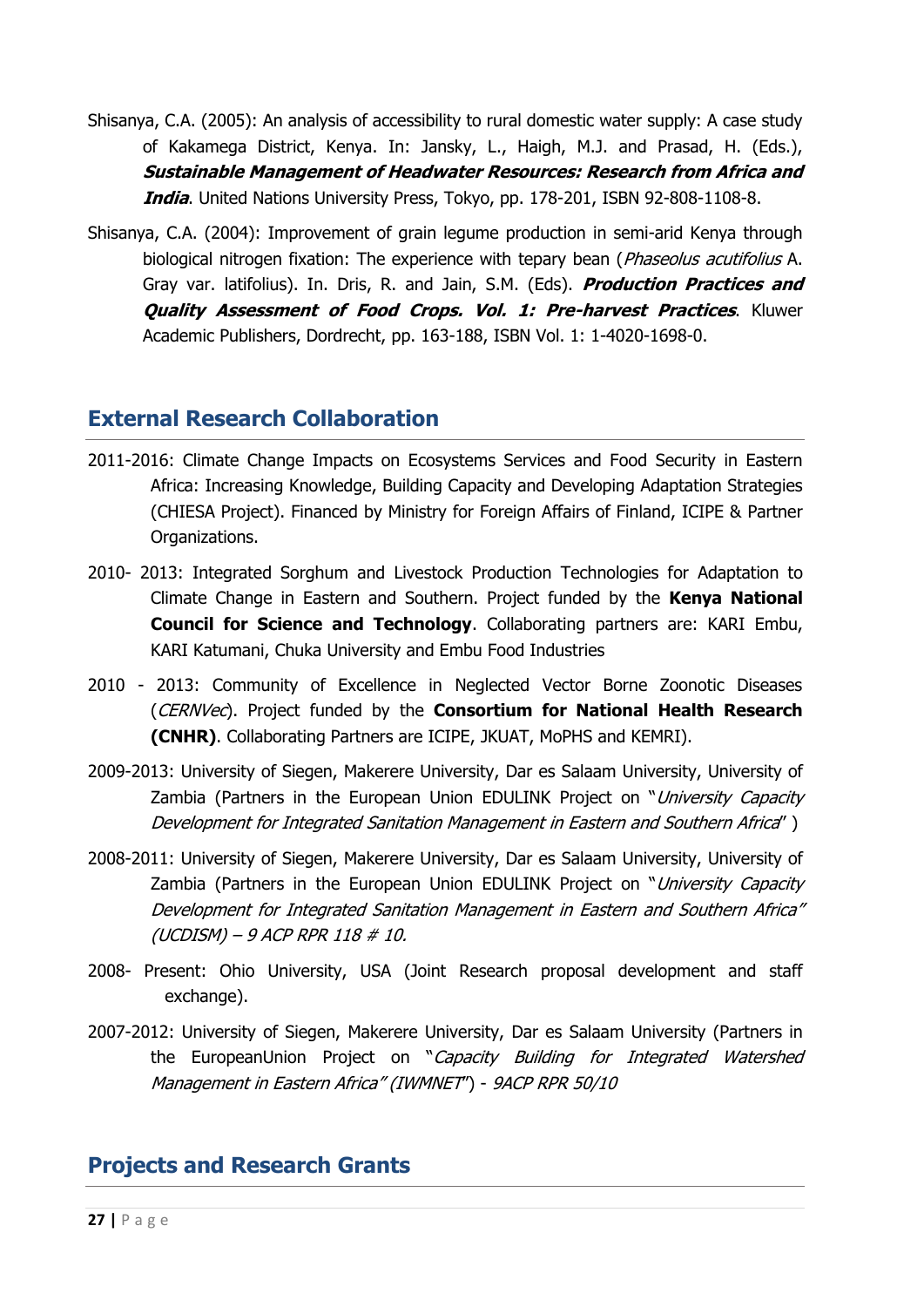- 2018-2019: Strengthening National Institutions in Kenya to Meet the Transparency Requirements of the Paris Agreement and Supporting the Coordination of National, Regional and Global Transparency-related Activities in Kenya (KU-PI)(Conservation International, GEF, GoK Funding of USD 2.154 Million).
- 2017-2022: Building Research Capacity for Sustainable Water and Food Security in Drylands of Sub-Saharan Africa (BRECcIA)(KU-PI)(GCRF Funding of 5 Million British Pounds)
- 2017-2020: African Trans-regional Cooperation Through Academic Mobility (ACADEMY)(KU-PI)(EU-Funding of Euros 1,379,550).
- 2017-2020: Towards quantifying greenhouse gas emissions and deriving emission factors from organic and inorganic fertilizer from organic and inorganic farming systems of Kenya (KU-Co-PI)(NRF Funding of KES 20 million).
- 2014-2017: System for Land-based Emissions Estimations (SLEEK). Clinton Climate Initiative (CCI) (KU-PI)(KES 42 Million)
- 2016: Gender and pro-poor agricultural growth: Nonfarm/farm linkages and village dynamics in sub-Saharan Africa. Lund University, Sweden, Department of Geography (USD 13,080).
- 2012-2015: Understanding the Environment, Promoting Health in Lake Baringo/Bogoria Drainage Basin, Kenya. Research Grant Number NCST/RCD/ST&I/5TH CALL/R/137. (Co-PI) (KSH. 6,000,000).
- 2012-2014: Analysis of Household GHG Emissions/Sink Levels Using ALU Software A Case Study of Juja and Bahati Constituencies. Research Grant NCST/ST&I/RCD/2<sup>ND</sup> CALL/POST DOC/010 (Co-PI) (KSH. 850,000)
- 2010 2013: Integrated Sorghum and Livestock Production Technologies for Adaptation to Climate Change in Eastern and Southern Kenya. Project funded by the Kenya National Council for Science and Technology. Collaborating partners are: KARI Embu, KARI Katumani, Chuka University and Embu Food Industries (\$ 75,000)
- 2010 2013: Community of Excellence in Neglected Vector Borne Zoonotic Diseases (CERNVec). Project funded by the Consortium for National Health Research (CNHR)(Co-investigator) (Collaborating with ICIPE, JKUAT, MoPHS, KEMRI) (\$ 694,000) (www.cernvec.org).
- 2007 Present: DAAD MSc. Scholarship grants to foreign students to the tune of USD 100,000 per academic year
- 2009 2012: European Union, Brussels "University Capacity Development for Integrated Sanitation Management in Eastern and Southern Africa (Co-investigator) (Collaborators: Prof. Foerch - University of Siegen, Prof. Mwanjalolo - Makerere University, Prof. Mtalo - Dar es Salaam University, Prof. Nyambe – University of Zambia) (586,000 Euros)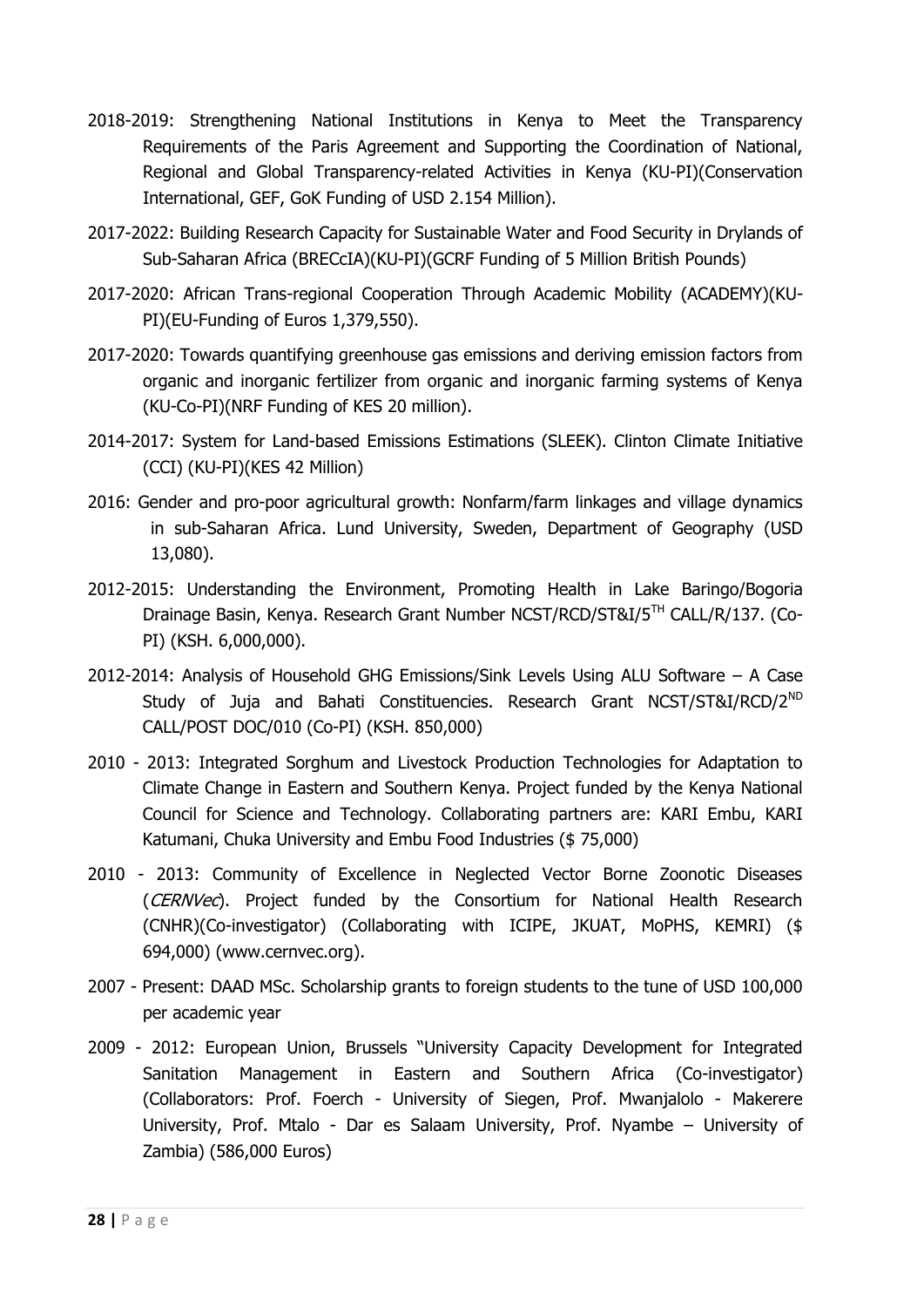- 2007-2011: European Union, Brussels "Capacity Building for Integrated Watershed management in Eastern Africa (IWMNET)" (Co-investigator) (Collaborators: Prof. Foerch University of Siegen, Prof. Tenywa - Makerere University, Prof. Mtalo - Dar es Salaam University (2.5 Million Euros)
- 2006 2009: Danish Scientific Council "Developing new methodologies for agricultural and rangeland applications in the tropics based on new generation satellite data" (Coinvestigator) (Collaborators: Dr. Ras – University of Copenhagen, Dr. Anyamba – NASA) (2.5 Million SEK).
- 2005-2008: The Rockefeller Foundation, New York, USA: "Exploring the multiple potentials of soybeans in enhancing rural livelihoods and small industry in East Africa." (Coinvestigator) (Collaborators: Dr. Vanlauwe – TSBF) (USD 500,000)
- 2004-2005: START/PACOM (National Science Foundation), Washington, USA: "Vulnerability assessment of maize and sorghum crops to climate variability and change in Kenya" (Principal Investigator)(Collaborators: Dr. Anyamba – NASA) (USD 20,000)
- 2004-2007: Inter-university Council for East Africa, Kampala, Uganda: "Transferring soil carbon sequestering (SCS) best management practices (BMP) to smallholder farmers in Lake Victoria catchments ecosystem." (Principal Investigator)(Collaborators: Dr. Tenge – Dodoma University, Dr. Kalumuna – Mulingano Agricultural Research Institute, Tanzania) (USD 150,000).
- 2003-2007: Flemish Interuniversity Council (VLIR) Own Initiatives, Belgium: "Integrated soil fertility management strategies to enhance food security in the central highlands of Kenya" (Co-investigator)(Collaborators: Dr. Mugendi – Kenyatta University)(350,000 Euros).
- 2003-2004: OSSREA, Addis Ababa, Ethiopia:"The magnitude and impact of HIV/AIDS on the sugarcane sub-sector: A case study of western Kenya" (Co-investigator)(Collaborators: KEMRI) (USD 20,000).
- 2003: IFS, Stockholm, Sweden: "Economic analysis of maize-tepary bean production using a soil fertility replenishment product (PREP-PAC) in semi-arid Eastern Kenya" (Principal Investigator)(USD 12,000).
- 2002-2005: Volkswagen Stiftung, Hannover, Germany: Studies on the possibility of expanding soybean (Glycine max (L.) Merril) cultivation by smallholders in different agroecological zones of Kenya (with special reference to varieties with ability of promiscuous nodulation and spatio-temporal patterns of chances and risks for cultivation (Principal Investigator)(Collaborator: Prof. Hornetz – University of Trier, Germany) (200,000 Euros).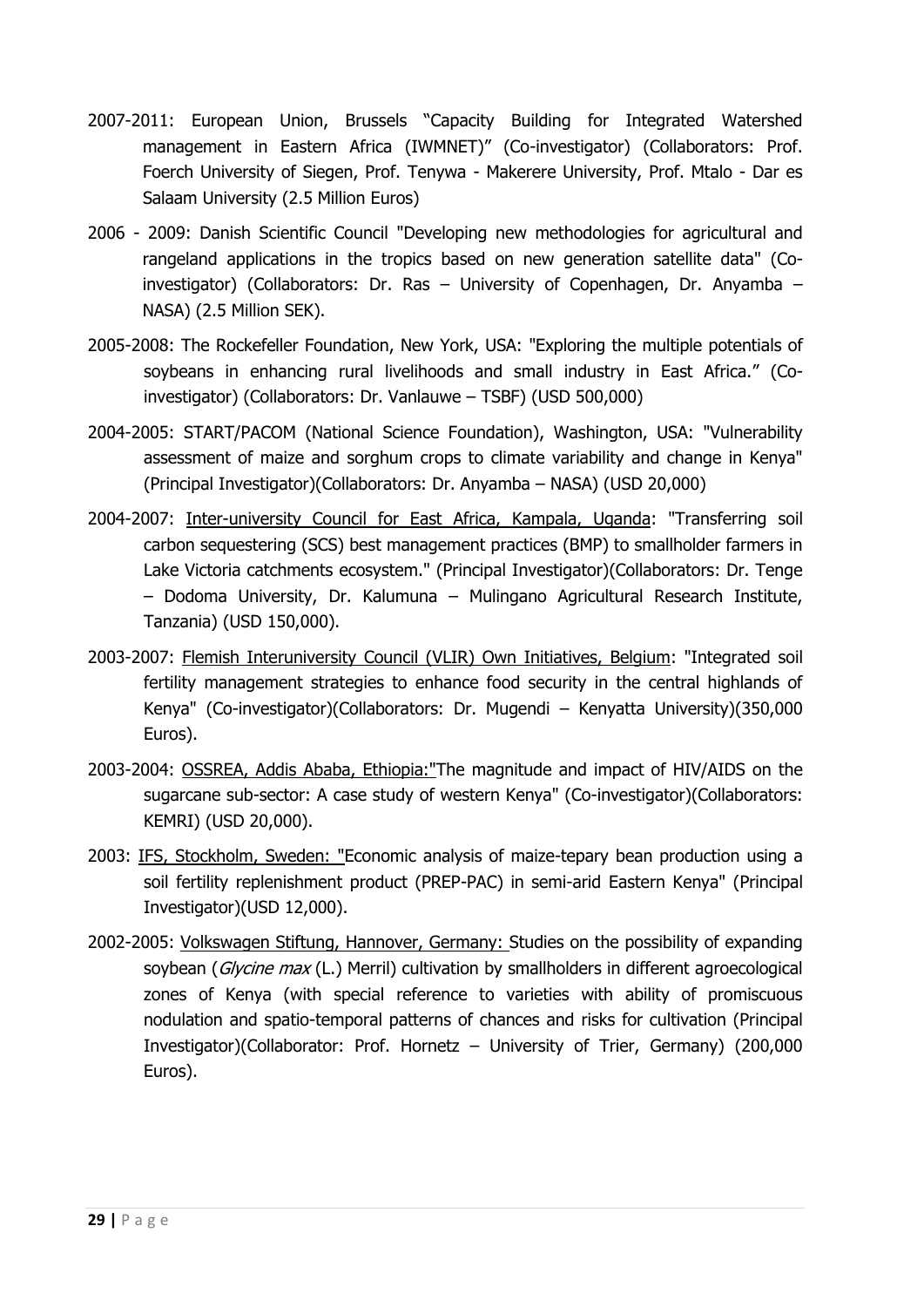# **Consultancy Services to date**

1. June - September 2018: Kenya Water Towers Agency (Tender Number: KWTA/RFP No/006/2017-19) to develop a Coordination Policy and Bill on Kenya Water Towers. Amount: KES 13.5 Million

### **2. CURRICULUM AND INSTITUTIONAL REVIEW FOR THE COMMISSION FOR UNIVERSITY EDUCATION**

- I. Bachelor of Science in Geological Sciences Technology, Dedan Kimathi University of Technology, March 2018
- II. MSc (Climate Change and Agroforestry), South Eastern Kenya University, June 2017
- III. MA (Geography), Mount Kenya University, September, 2014
- IV. BA (Geography), Daystar University, July 2012
	- 3. May 2015 Aug 2015: **Organisation for Social Science Research in Eastern and Southern Africa (OSSREA):** To review and select submitted draft book chapters as well as perform technical and content editing of the book entitled the **Milestones in Climate Compatible Development in selected countries of Eastern and Southern Africa**
	- 4. July Dec 2015: SAFEGE-Prospect-ADETEF-Eco: To carry out a mission in Kampala, Uganda within the framework of the contract concluded between the Consortium and the ACP Group of States, for Work Order N° 51 under the project "Technical Assistance to the GCCA Climate Support Facility under the  $10<sup>th</sup>$  EDF Intra-ACP Financial Framework" with identification number FED/2012/292-331. The tasks included the following:

Develop three interdisciplinary study course modules on climate analysis within the existing MSc. ENR and proposed MSc. FEMD Programme curricula. The targeted course modules included: (i) Climate change modelling; (ii) Vulnerability assessment and monitoring; (iii) climate change adaptation programming.

Tasks for the three course modules to be developed include:

- o Identify the needs of the University on climate change teaching. Assess the constraints, gaps and opportunities within the existing courses on climate change and adaptation and the existing MSc. ENR and proposed MSc. FEMD Programme curricula
- o Examine the teaching methods, tools and equipment of the courses on climate change and adaptation, the existing MSc. ENR and proposed MSc. FEMD Programme curricula
- o Discuss the findings above with the national coordinator and propose a course outline for the following course modules on climate analysis: (i) Climate change modelling; (ii)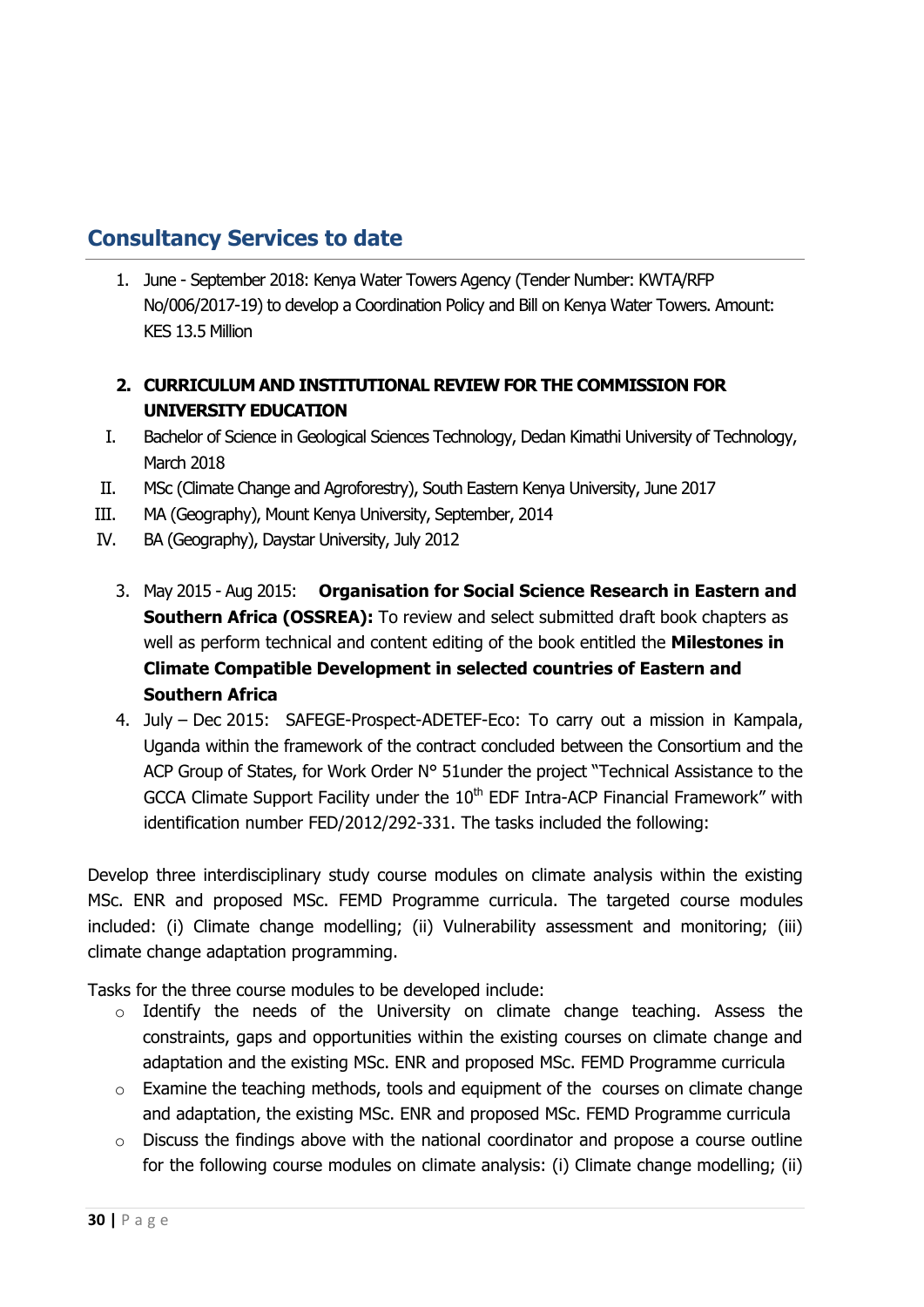Vulnerability assessment and monitoring; (iii) climate change adaptation programming, within the specialised existing MSc. ENR and proposed MSc. FEMD Programme curricula

- o Propose a teaching plan, including a relevant list of reading resources; practical activities and their outcomes; and a method for course evaluation for the new course modules. Present and discuss this with the national coordinator. Develop a final teaching plan to accompany the new courses within the designated Master's programmes
- $\circ$  Undertake training of trainer's i.e. particular academic staff selected by the department in consultation with the national coordinator, on climate change modelling, vulnerability assessment and climate change adaptation programming. Their names and any other relevant details will be provided by the national coordinator
- $\circ$  In close consultation with the national coordinator and in collaboration with the trained trainers, deliver lectures/tutorials on the newly developed course modules: (i) Climate change modelling; (ii) Vulnerability assessment and monitoring; (iii) climate change adaptation programming, within the context of the above-mentioned Master's degree programme
- $\circ$  Undertake development of relevant information and integration of the new course modules: (i) Climate change modelling; (ii) Vulnerability assessment and monitoring; (iii) climate change adaptation programming, into the existing MSc. ENR and proposed MSc. FEMD Programme curricular;

### **Outputs delivered included:**

For each course module: (i) Climate change modelling; (ii) Vulnerability assessment and monitoring; (iii) Climate Change adaptation programming:

- Well-structured course modules developed Teaching plan for the new course modules, including power point presentations Training of trainers on climate analysis on the newly developed course modules undertaken
- Concepts and modules of the new climate analysis courses are integrated into the MSc. ENR and MSc. FEMD programmes
- Mission report to the beneficiary and to the ACP Secretariat, including the above deliverables as Annexes. The Outputs should be delivered in a form and structure that can be easily shared on a web-platform with other users of the Programme
- 5. Jul-Aug 2015: Pan Africa University Institute of Water and Energy Sciences (including climate change) PAUWES, Tlemcen, Algeria. Member of the selection committee for recruitment of short-term staff for PAUWES.
- 6. June 2015: Pan Africa University Institute of Water and Energy Sciences (including climate change) PAUWES, Tlemcen, Algeria. Member of the selection committee for MSc students in various graduate courses.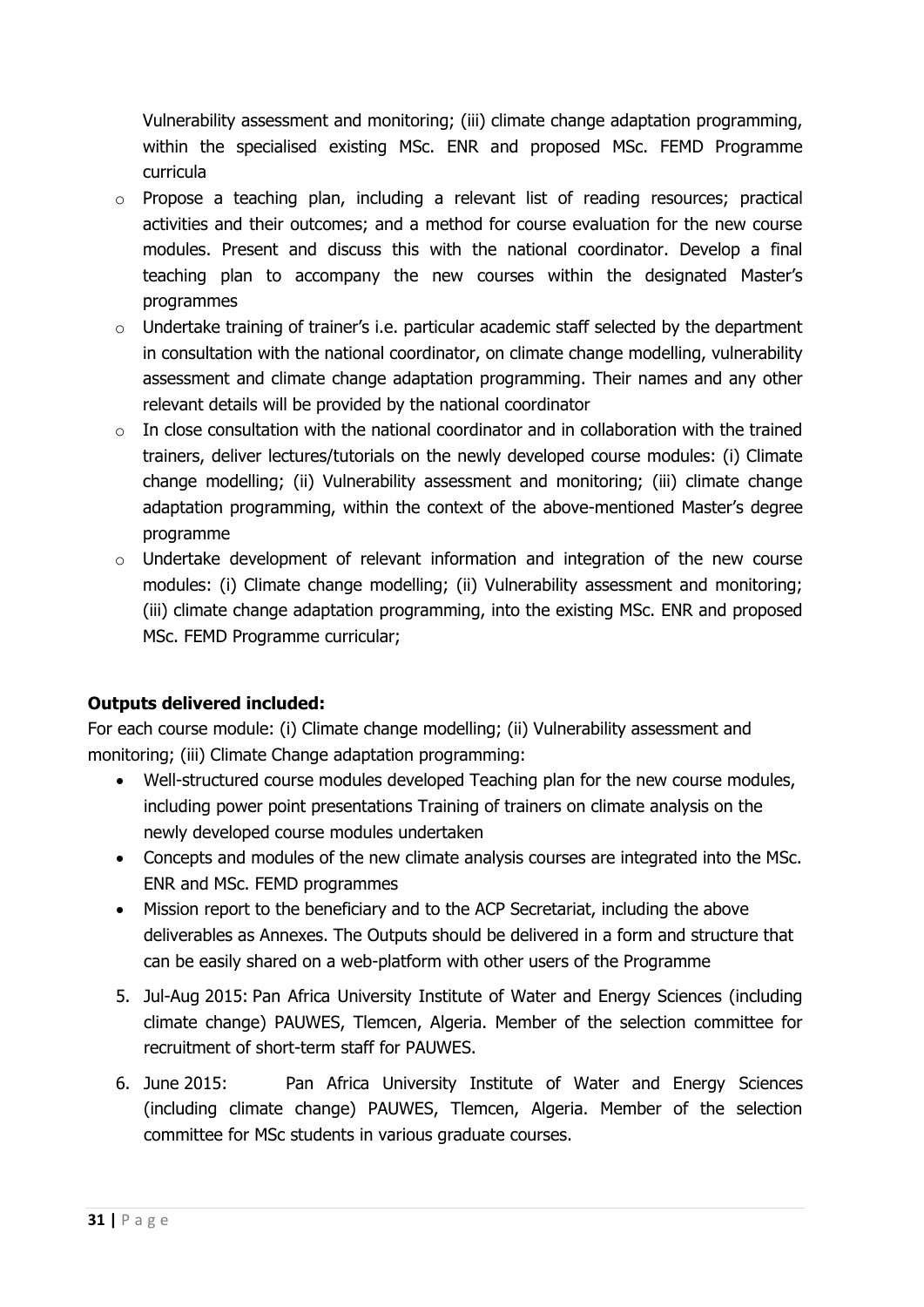- 7. Jun 2014 Aug 2014: **Organization of Social Science Research in Southern**  and Eastern Africa (OSSREA): To undertake capacity building and development of a Post Graduate Curriculum on Climate Change, Disaster Risk Reduction and Social Protection for Sustainable Development. Tasks undertaken included:
	- Preparing a comprehensive curriculum that is multi-disciplinary, multi-sectoral and intra-disciplinary exclusively for Maasai Mara University on Climate Change, Disaster Risk Reduction and Social protection for sustainable development.
	- Designing and Developing Curriculum Content, References, Outlines of Training Modules and Teaching Aids.
	- Developing Curricula to be used in training of Postgraduate students and trainers.
	- Standardizing Training Materials and Content.
	- Recommending instructional materials, supplies, equipment, and visual aids designed to meet training needs of students and trainers.
	- Developing tests, questionnaires, and procedures that measure the effectiveness of curricula, and use these tools to determine whether program objectives are being met.
	- Observing work of participants during the round table conference to evaluate performance, and to recommend changes that could strengthen teaching skills.
	- Capacity building for the lectures of Maasai Mara University so that they embrace the curriculum for its effective implementation.
	- Putting the technical aspects of the three inter-related disciplines to ensure quality of the curriculum. Ensuring that the curriculum has a purpose, objectives (linked to Vision 2030, the Constitution of Kenya and the Maasai Mara Vision and Mission), content (course descriptions), Evaluation procedures and references.
- 8. May 2014: German Academic Exchange Service (DAAD) to undertake the review of CVs and short-listing of academic staff for long term and short term assignments for the Pan African University of Water and Energy Sciences (PAUWES), in Tlemcen, Algeria.
- 9. 2013-2014: The study aimed to obtain insight into the graduates' employment situation after graduation. The main objective of the Tracer Study was to establish the location of the graduates, institutions in which they are employed, how they are performing in respect to the RUFORUM outcomes, and in respect to the needs of the employers, the competitiveness of the graduates, retention rates after employment, regional distribution, and other relevant factors. The study also generated new ideas that would be considered for new RUFORUM investments in future training programs and research grants schemes. It was also to provide feedback on how the RUFORUM model/brand for training and research can be improved.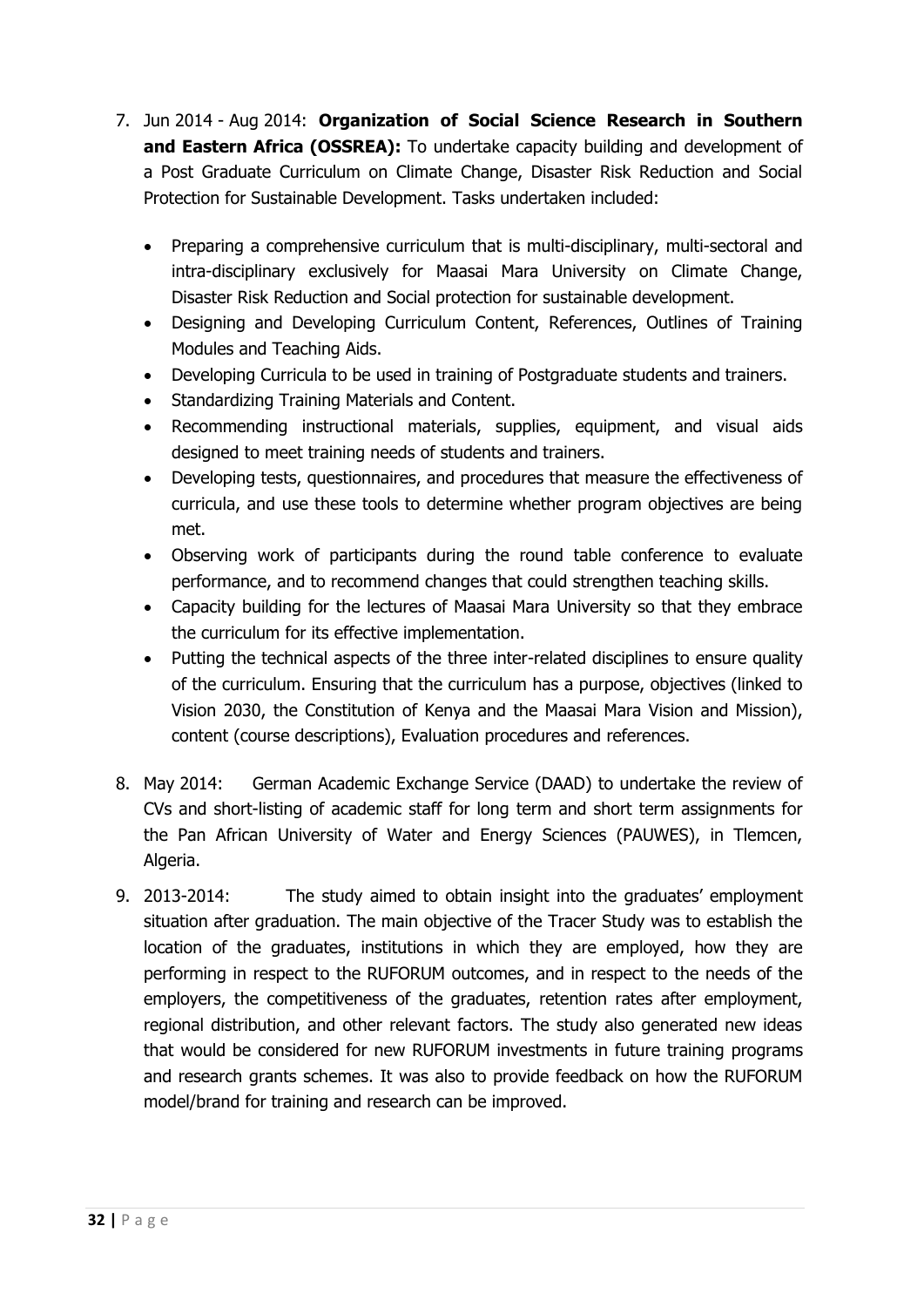- 10. May-Aug 2013: SAFEGE-Prospect-ADETEF-Eco-climate Modelling expert under the project: Technical Assistance to the GCCA Climate Support Facility under the 10th EDF Intra-ACP Financial Framework (FED/2012/292-331; Work Order No. 17).
- 11. Sep-Nov 2012: Ministry of Planning & National Development/ UNDP: Consultancy to develop the 7th Human Development Report for Kenya. Contract Number 0125/2012; Project Number 0060354.
- 12. Jul-Oct 2012: Ministry of Planning & National Development/ UNDP: Consultancy to develop the 7th Human Development Report for Kenya. Contract Number 0125/2012; Project Number 0060354.
- 13. Jul-Oct 2012: Ministry of Environment and Mineral Resources (MEMR) and Regional Centre for Mapping Resources for Development (RCMRD): Consultancy on Assessment and Mapping of Five Areas of Environmental Priority in Kenya.
- 14. Jul-Oct 2012: Ministry of State for Special Programmes: Consultancy Services to Undertake a Risk Hazard Vulnerability and Capacity Assessment/Mapping for Western, Nyanza, Nairobi and Central provinces in Support of Disaster Risk Management (Tender No. MOSSP/15/2011-2012).
- 15. Jul-Oct 2011: Ministry of State for Special Programmes: Consultancy Services to Undertake a Risk Hazard Vulnerability and Capacity Assessment/Mapping for Coast, Eastern, North Eastern, Rift Valley in Support of Disaster Risk Management (Tender No. MOSSP/14/2011-2012).
- 16. Jan-Mar 2010: Consultant for Inter-Governmental Authority on Development (IGAD). Undertook Regional DRM Mainstreaming into National planning in five States of IGAD.
- 17. Jan-Mar 2010: DAAD expert workshop on New Funding Initiatives for Africa, DAAD Headquarters, Bonn, Germany.
- 18. Jan-Mar 2010: Intergovernmental Authority on Development (IGAD) (Djibouti) for the assignment "Regional Disaster Risk Management (DRM) Inventory" (Lead Consultant).
- 19. Jan 2009: Member of the selection committee of the DAAD Programme "Centre of Excellence in Higher Education Institutions", DAAD Headquarters, Bonn, Germany.
- 20. Apr 2008: Evaluation of the SPRING Programme between the University of Dortmund, Germany and Kwame Nkrumah University, Kumasi, Ghana – DAAD Assignment in Germany and Ghana.
- 21. Feb 2007: Brochure writing on "Best Practices in Bwathonaro Sub-catchment" (GTZ-Kenya) (Lead Consultant).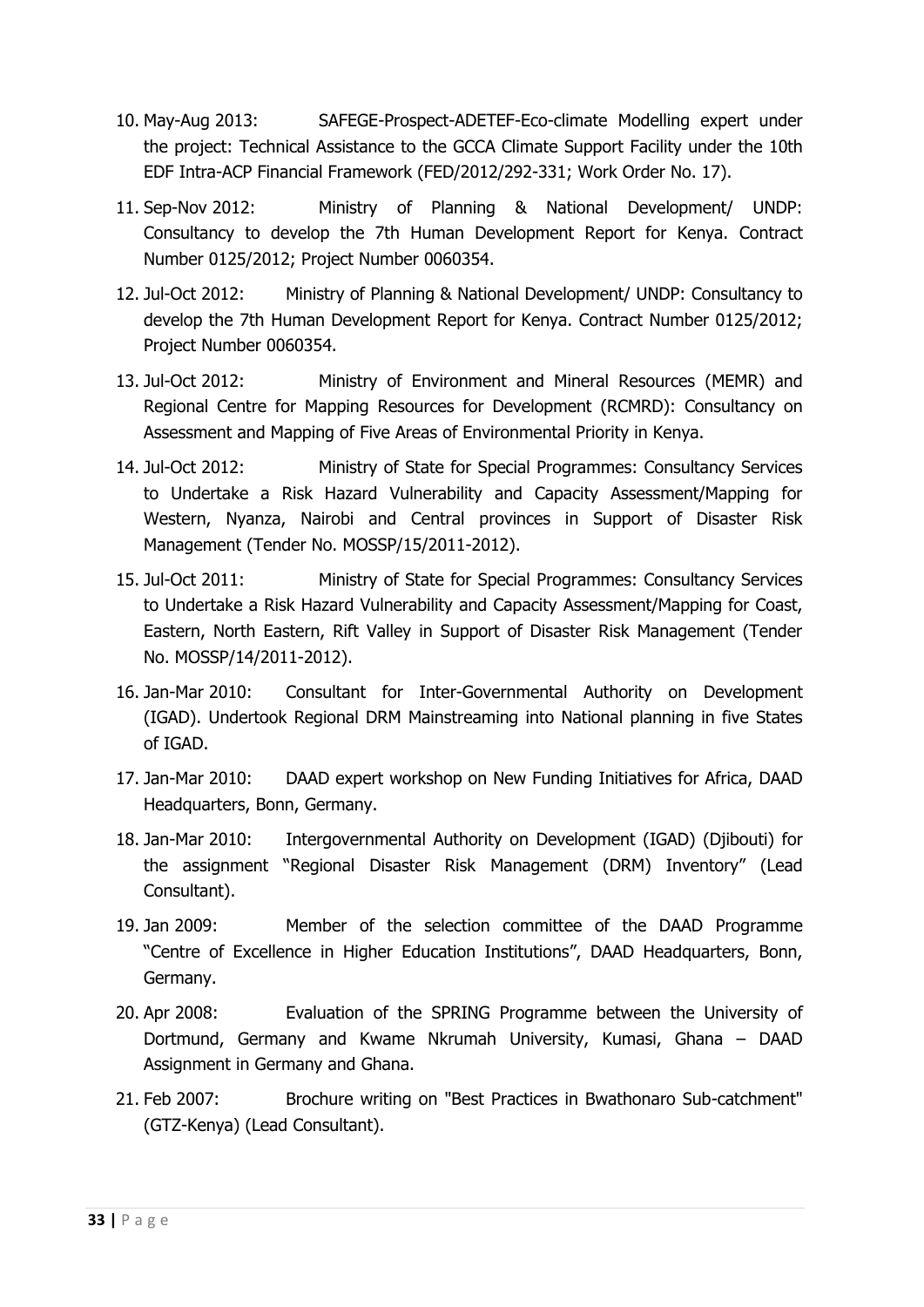- 22. Jan 2004: End term Evaluation of the Northern Kenya Conflict Resolution Initiative Project of the Rural Livelihoods Programme (Intermediate Technology Development Group of East Africa (ITDG-EA) (Lead Consultant).
- 23. 2007-2011: Farm Management Handbook of Kenya Revision. (GTZ-Kenya) (Lead Consultant).
- 24. Mar-Jun 2002: Mid-term Evaluation of the East Africa Energy and Technology Development Network and the Regional Energy Project of the Intermediate Technology Development Group of East Africa (ITDG-EA) (Lead Consultant).
- 25. Jan-Mar 2001: End of Term Evaluation of the Marginal Farmers Project (MFP) under the Rural Agriculture and Pastoralist Programme (RAPP) of the Intermediate Technology Development Group of East Africa (ITDG-EA) (Lead Consultant).

# **Current Professional Association Membership**

- 1. CODESRIA (Council for the Development of Social Science Research in Africa), Dakar, Senegal
- 2. CERNVec (Community of Excellence in Neglected Vector Borne Zoonotic Diseases)
- 3. African Network for Tropical Soil Biology and Fertility (AfNET) (East Africa Representative to the Technical Scientific Committee)
- 4. Kenya Meteorological Society (KMS)
- 5. Organisation for Social Science Research (OSSREA) in Addis Ababa, Ethiopia.
- 6. Kenya DAAD Scholars Association (KDSA)
- 7. Network for Watershed Management Eastern Africa (IWMNET)
- 8. Network disaster management East Africa (UNEDRA).
- 9. African Remote Science Society (ARSE)

## **Referees**

Prof. Joy A. Obando Department of Geography Kenyatta University, P. O. Box 43844-00100, Nairobi, Kenya. E-mail: obando.joy@ ku.ac.ke

Prof. Jimmy O. Adegoke, Director, Center for Aplied Environmental Research (CAER), Department of Geosciences, University of Missouri-Kansas City (UMKC), USA. Tel: +1-8162352978; Email: [adegokej@umkc.edu](mailto:adegokej@umkc.edu)

Dr.Meleckidzedeck Khayesi,